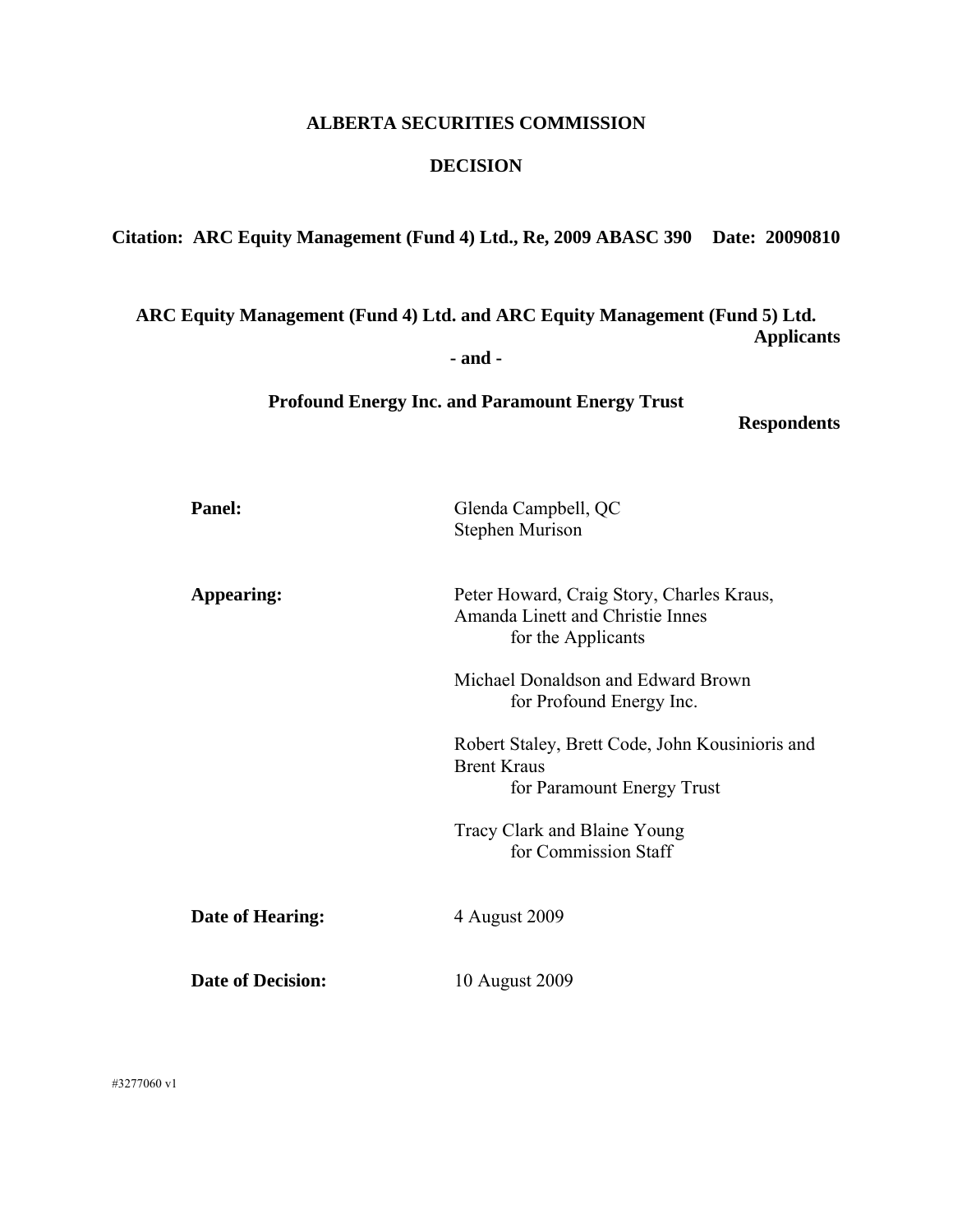## **I. INTRODUCTION**

[1] ARC Energy Management (Fund 4) Ltd. ("ARC 4") and ARC Energy Management (Fund 5) Ltd. ("ARC 5") seek certain relief from the Alberta Securities Commission (the "Commission"). The relief sought would relate to Profound Energy Inc. ("Profound"); Paramount Energy Trust ("Paramount"); 1463072 Alberta Ltd. ("1463072"); certain common shares of Profound (the "Private Placement Shares") acquired by Paramount under a private placement (the "Private Placement") announced concurrently with the announcement of a proposed take-over bid (the "Bid") by Paramount for all outstanding common shares of Profound (the "Profound Shares"); and the voting of the Private Placement Shares in connection with a proposed amalgamation of Profound and 1463072 (the "Merger"). For simplicity we refer to the Bid, the Private Placement and the Merger together as the "Transaction".

[2] Specifically, ARC 4 and ARC 5 sought orders under section 198(1) of the *Securities Act*, R.S.A. 2000, c. S-4 (the "Act") that:

- would bar Paramount, 1463072 and their affiliates from acquiring any additional Profound Shares as part of the Merger if Paramount, 1463072 or their affiliates "purport to vote the Private Placement Shares in favour of" the Merger; and
- would stay any meeting of Profound shareholders with respect to the Merger or "the implementation of any resolution passed thereat in connection with" the Merger, pending the final disposition of the application to the Commission and any appeals.

[3] A special meeting of Profound shareholders has been called for 13 August 2009 (the "Special Meeting"), at which they will be asked to vote on the Merger. In view of the relief sought in the application and the imminent Special Meeting, an expedited Commission hearing was held on 4 August 2009. We received written and oral submissions from ARC 4, ARC 5, Paramount, Profound and staff of the Commission ("Staff").

[4] For the reasons set out below, the application is denied.

#### **II. BACKGROUND**

# **A. The Parties**

# **1. ARC**

[5] ARC 4 and ARC 5 are private corporations subsisting under the *Canada Business Corporations Act* and owned directly or indirectly by their officers and employees. ARC 4 is the general partner of certain limited partnerships comprising ARC Energy Venture Fund 4 ("ARC Fund 4"), and also the fund manager of ARC Fund 4. ARC 5 is the general partner of three ARC Energy Fund 5 limited partnerships (collectively, "ARC Fund 5"). ARC Fund 4 and ARC Fund 5 are private equity funds that invest in securities of various issuers active in the energy industry. Although ARC 4, ARC 5, ARC Fund 4 and ARC Fund 5 are separate entities, the application was made jointly by ARC 4 and ARC 5 and disclosed no divergence of interests among these four entities of significance to the application. Therefore, for simplicity we make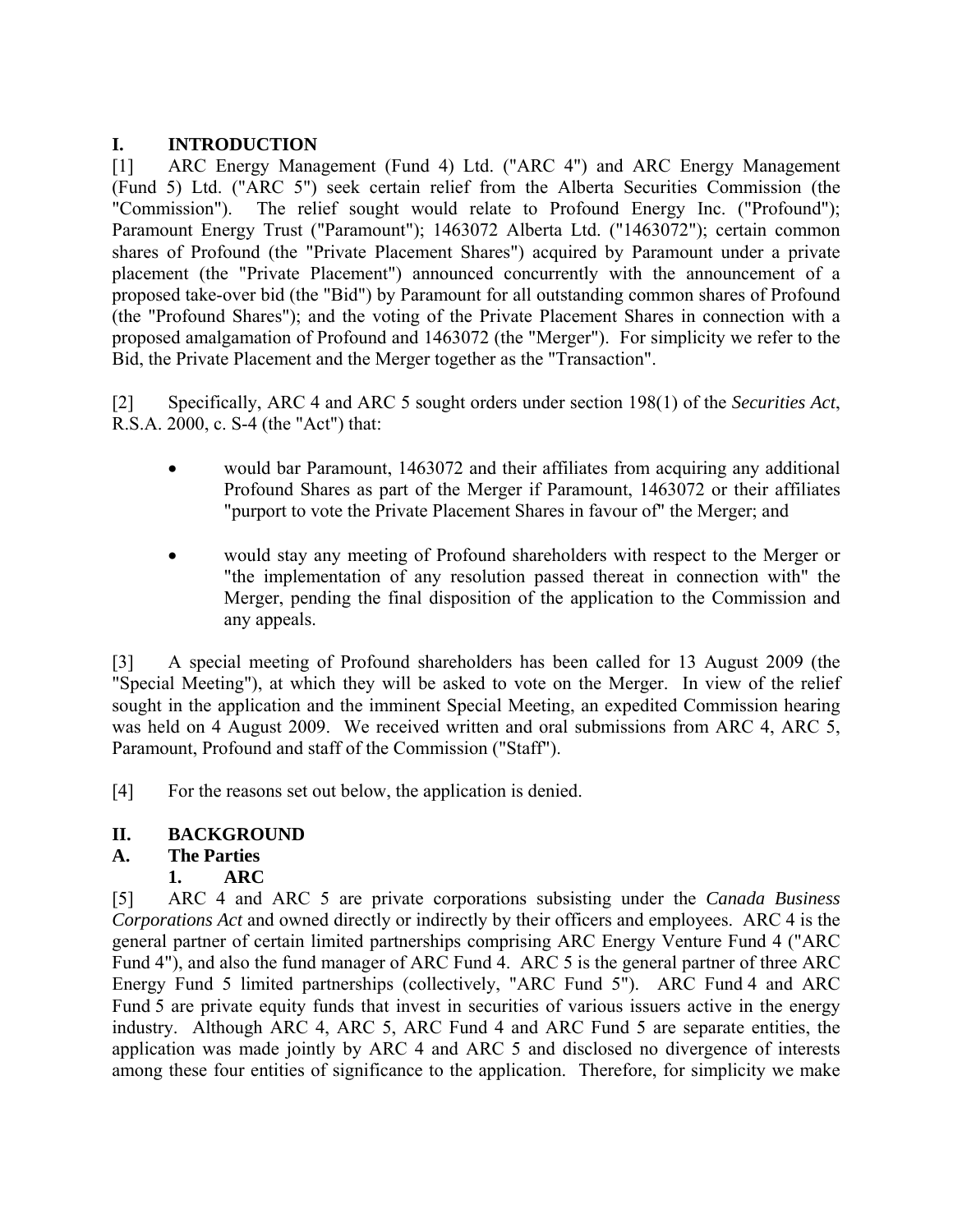no distinction among the four entities, referring below to each or all of them, in the singular, as "ARC".

# **2. Profound**

[6] Profound is a junior oil and gas company based in Calgary, Alberta. It explores for and produces oil and natural gas in Alberta. The company subsists under the *Business Corporations Act* (Alberta) (the "ABCA"). It is a reporting issuer in Alberta, British Columbia, Saskatchewan, Manitoba, Ontario, Québec and New Brunswick. Profound Shares are listed on the Toronto Stock Exchange (the "TSX").

# **3. Paramount**

[7] Paramount is an unincorporated energy trust subsisting under the laws of Alberta. It is a reporting issuer in all provinces and territories of Canada. Trust units of Paramount are listed on the TSX.

# **4. 1463072**

[8] 1463072, an indirect wholly-owned subsidiary of Paramount subsisting under the ABCA, is the vehicle used by Paramount to acquire Profound Shares under the Bid. There is no suggestion that 1463072 operates independently of Paramount in relation to matters in issue before us and therefore, for simplicity we make no distinction between them, referring below to either or both as "Paramount".

# **B. Relationship Between ARC and Profound**

[9] On 24 April 2009 Profound reported 37 129 008 Profound Shares outstanding; the current total is approximately 47 000 000. ARC exercises control or direction over a total of 11 522 149 Profound Shares, representing approximately 31% of the Profound Shares outstanding before the Private Placement (as calculated by ARC), and approximately 24.8% after (as calculated by ARC; Paramount's calculation was approximately 24.45%). According to ARC, it acquired its ownership in Profound "well in advance of the announcement of the proposed Transaction, having acquired the majority of [its] shares in predecessor companies more than two years ago". A senior officer of ARC is also a director of Profound (the "ARC Nominee").

# **C. Paramount's Interest in Profound**

[10] A 24 April 2009 directors' circular (the "April Profound Directors' Circular") issued by the board of directors of Profound (the "Profound Board") indicated that, in late 2008, "poorer than expected drilling results, increasing bank debt and falling commodity prices" had Profound's management considering strategic alternatives. Profound approached a limited number of parties (including, according to Paramount, ARC) who might have an interest in completing a strategic transaction. In February 2009 Paramount's management communicated Paramount's interest in a possible strategic transaction with Profound, and Paramount and Profound entered into a confidentiality agreement.

[11] ARC learned from Profound, also in February 2009, "that Paramount was interested in an acquisition transaction with Profound".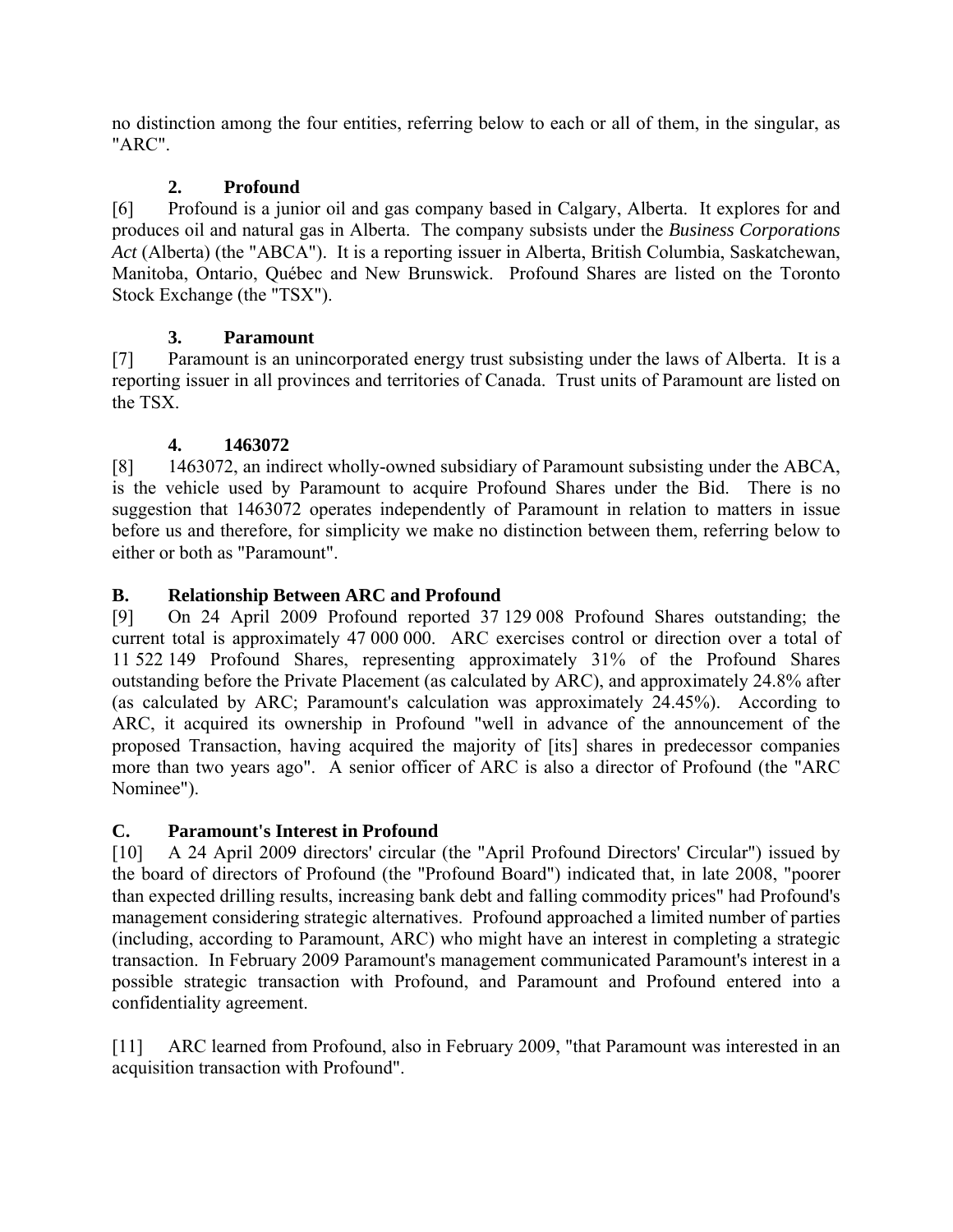- [12] According to the April Profound Directors' Circular:
	- Profound received a non-binding proposal from Paramount on 4 March 2009 (the "First Proposal");
	- the Profound Board considered the First Proposal on 4 March 2009 and authorized Profound's management to continue negotiations with Paramount to determine whether Paramount would be willing to increase the consideration proposed under the First Proposal;
	- the Profound Board appointed a committee of independent directors (the "Profound Special Committee") on 4 March 2009 to consider strategic alternatives for Profound;
	- the mandate of the Profound Special Committee was broad, including consideration of the status quo; the appropriateness of any take-over, arrangement, sale or merger of Profound by, with or to any interested party; completion of an equity or debt financing; a joint venture with a strategic partner; a sale of all, substantially all or a substantial part of Profound's assets; or any combination of such alternatives;
	- the Profound Special Committee retained FirstEnergy Capital Corp. ("FirstEnergy") as its financial advisor, which in turn identified and approached or considered 18 possible candidates as potential acquirers of Profound;
	- the First Proposal expired on 6 March 2009;
	- Profound received another non-binding proposal from Paramount on 12 March 2009 (the "Second Proposal"), which increased the proposed consideration and set out terms under which Paramount would be prepared to make an offer for all Profound Shares;
	- after consideration of the Second Proposal by the Profound Special Committee and a review and consultation with FirstEnergy, Profound accepted the Second Proposal, all on 14 March 2009;
	- the Profound Special Committee met formally on nine occasions (the first such meeting was on 11 March 2009 and the last on 29 March 2009, according to meeting minutes before us) and informally numerous other times, and also met several times (in person or by telephone) with ARC; and
	- from 14 to 30 March 2009 agreements in relation to the Second Proposal were negotiated and Profound completed its due diligence review of Paramount.

[13] ARC understood that the First Proposal "was conditioned on [ARC locking up] its Profound Shares to the transaction", something that ARC "declined to do at that time". Between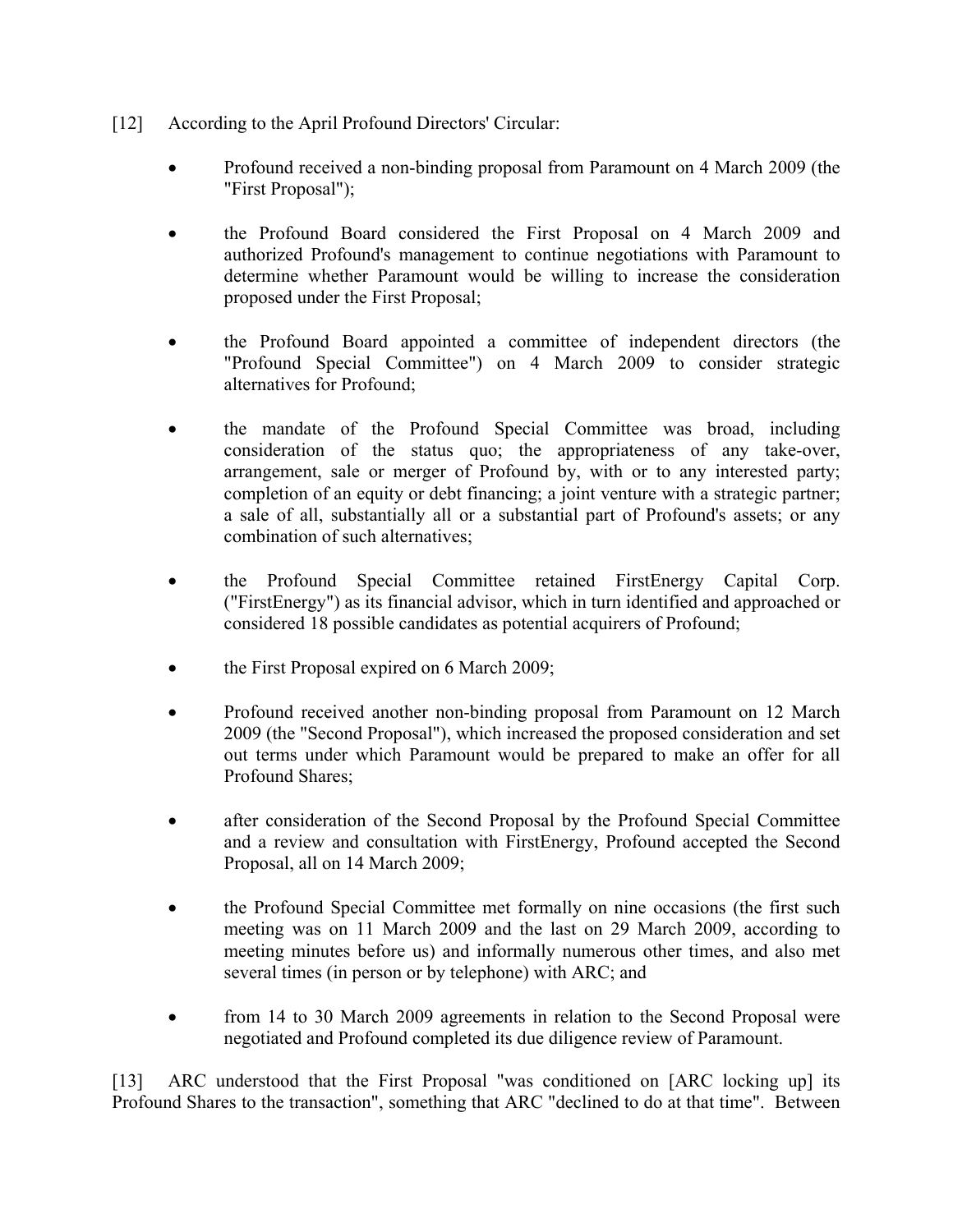13 and 27 March 2009 ARC had several discussions with Profound, FirstEnergy and Paramount. According to ARC, in one such discussion with FirstEnergy on 27 March 2009 ARC was asked whether it would sign lock-up agreements committing its support for Paramount's proposed acquisition of Profound and was told that, if it did not sign such agreements, the proposed acquisition would proceed by way of a take-over bid and "a concurrent private placement would be included as part of the structure of the transaction, thereby giving Paramount sufficient shares to hold 19.9% of the pro forma outstanding Profound Shares".

[14] On 27 March 2009 the Profound Special Committee concluded that the Bid and concurrent Private Placement were in the best interests of Profound and recommended that the Profound Board approve the Bid and concurrent Private Placement. According to meeting minutes, in so concluding and recommending, the Profound Special Committee considered that Profound's net debt was \$61.5 million, its credit facility of \$70 million was under review and its bank line could be reduced to between \$56 and \$62 million (possibly less, we were told, than had already been borrowed under the facility); considered alternatives that might provide Profound with additional funds to continue its operations in the normal course; and considered the interests of Profound shareholders and other stakeholders.

[15] On 31 March 2009 Paramount and Profound announced that they had entered into a support agreement (the "Support Agreement") under which Paramount agreed to make the Bid for all Profound Shares, offering Profound shareholders either or both cash or Paramount trust units (subject to caps on each). The Support Agreement provided that Paramount's obligation to make the Bid was conditional on, among other things, the completion of the Private Placement.

[16] The same announcement disclosed the Private Placement, under which Paramount agreed to pay cash to purchase 9 224 310 special warrants of Profound (the "Special Warrants"), convertible one-for-one into Profound Shares (as noted, we refer to these Profound Shares as the "Private Placement Shares"). The announcement elaborated:

. . . Conversion is automatic in certain events and otherwise at the option of [Paramount]. The [S]pecial [W]arrants are also redeemable by [Paramount] at their subscription price in certain events. The proceeds from the [P]rivate [P]lacement will be deposited in trust on closing of the [P]rivate [P]lacement and will be releasable to Profound on conversion of the [S]pecial [W]arrants to [Private Placement Shares] or to [Paramount] on redemption. Proceeds from the [P]rivate [P]lacement are intended to be initially used by Profound to reduce net debt and for working capital purposes. Completion of the [P]rivate [P]lacement and the conversion of the [S]pecial [W]arrants to [Private Placement Shares] is subject to a number of conditions but is not conditional on the successful completion of the [Bid]. The [P]rivate [P]lacement as well as the issuance of the [Private Placement Shares] upon conversion of the [P]rivate [P]lacement are subject to the approval of the [TSX].

In the event the [Bid] is not completed, the [P]rivate [P]lacement provides Profound with necessary funding to continue operations, priced at an attractive premium in excess of 15% of Profound's current share price.

[17] Consistent with this description, the agreement governing the Special Warrants (the "Special Warrant Agreement") provided that the Special Warrants would automatically convert into Private Placement Shares in specified circumstances including Paramount not taking up (under the Bid) at least 50.1% of the Profound Shares. There were also specified "Redemption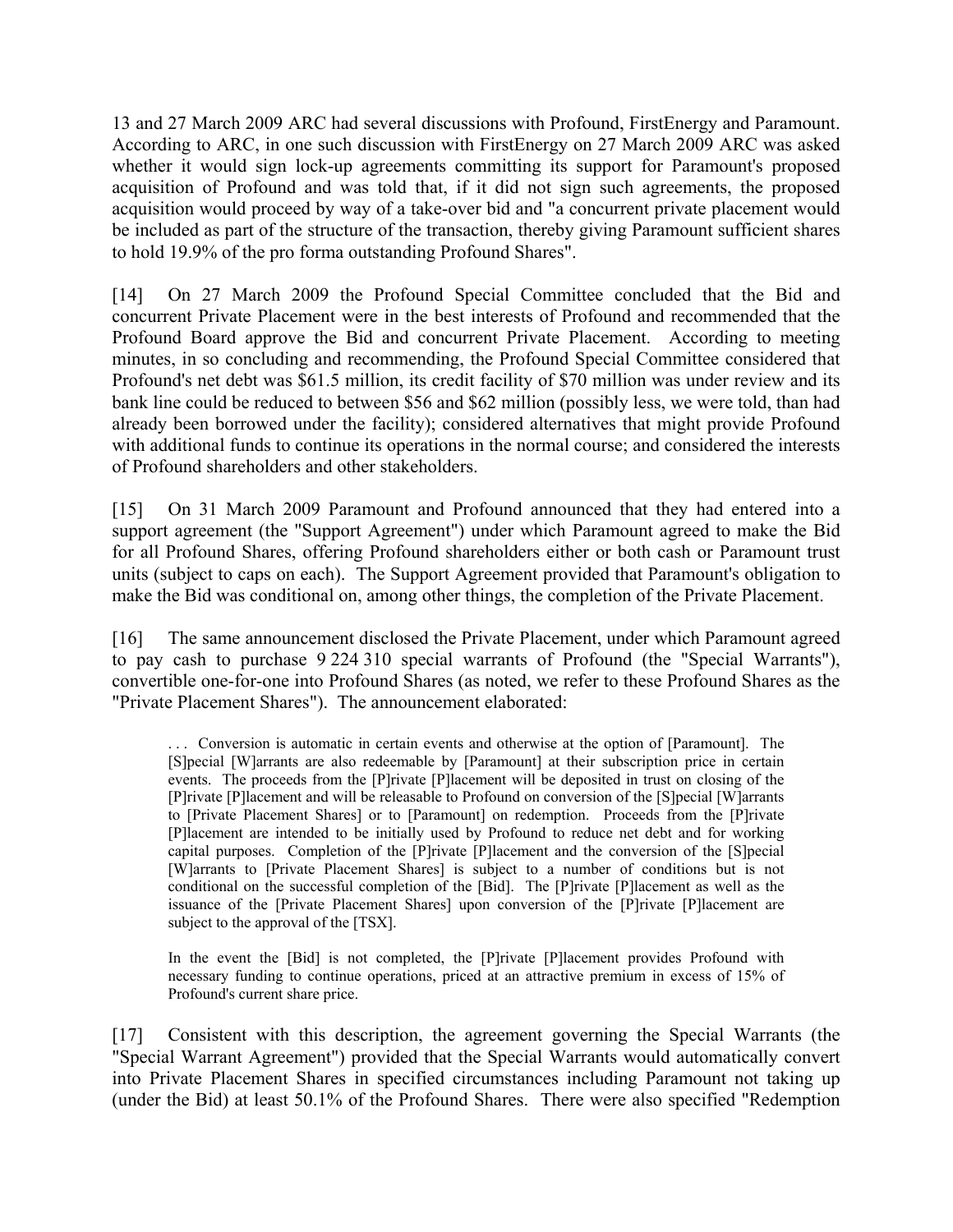Events" – one being Paramount taking up (under the Bid) at least 50.1% of the Profound Shares – the occurrence of which would give Paramount the option of either converting Special Warrants into Private Placement Shares (its Special Warrant subscription money then being released to Profound) or redeeming Special Warrants and receiving back its subscription money. The Special Warrant Agreement also contemplated that, if a "Superior Proposal" (as defined in the Support Agreement)was accepted by holders (other than Paramount) of a majority of Profound Shares, Paramount would be required to tender or vote all Private Placement Shares to or in favour of such Superior Proposal. By 6 April 2009 the Support Agreement and the Special Warrant Agreement were publicly available on SEDAR.

[18] Also on 31 March 2009, Profound announced the immediate implementation of a shareholder rights plan (the "Profound Rights Plan"), which would be submitted for ratification at the next annual and special meeting of Profound shareholders and be subject to TSX acceptance. Under the Profound Rights Plan, rights would be triggered – with dramatic dilutive effect – in the event of an acquisition of 20% or more of the Profound Shares, or in the event that an existing holder of 20% or more of the Profound Shares were to acquire more than an additional 0.25% of the outstanding Profound Shares, unless either such acquisition was a "Permitted Bid". In announcing the Profound Rights Plan, Profound confirmed that the Bid was a Permitted Bid. The Profound Rights Plan would effectively come to an end with the expiry of a successful Permitted Bid.

[19] By letters dated 31 March and 1 April 2009 ARC requested that the TSX not accept the Profound Rights Plan, and further that the TSX exercise its discretion under section 603(i) of the TSX Company Manual not to conditionally approve the issuance of the Special Warrants (and the Private Placement Shares issuable on their exercise) or alternatively require Profound shareholder approval of the Private Placement as a condition of approval. Between 6 and 8 April 2009 the parties made written submissions to the TSX.

[20] By an 8 April 2009 letter to Profound's counsel (copied to Staff), ARC's counsel stated that they had instructions to seek relief from the Commission and anticipated making a filing in that regard by 9 April 2009; that ARC might also appeal to the Ontario Securities Commission (the "OSC") any TSX decision approving the Private Placement; and that ARC had not ruled out bringing a court application for oppression and breach of fiduciary duty.

[21] On 9 April 2009 the TSX verbally informed Profound's counsel, who in turn informed ARC's counsel, that the TSX had approved the Private Placement, and by a 13 April 2009 letter to Profound's counsel the TSX confirmed its conditional approval of the listing of the Private Placement Shares (together, the "Listing Approval"). The Listing Approval apparently imposed no conditions on how the Private Placement Shares (if issued) might be voted. On 12 or 13 April 2009 ARC's counsel communicated (apparently to Paramount and Profound) that ARC would not at that time be pursuing a challenge to the Listing Approval; ARC so informed Staff on 13 April 2009.

[22] On 14 April 2009 Profound issued the Special Warrants – relying, Paramount contended, on ARC's acquiescence. In contrast, ARC contended that, due to ARC's continuing attempts to resolve the situation with Paramount, "Paramount could never have realistically been under the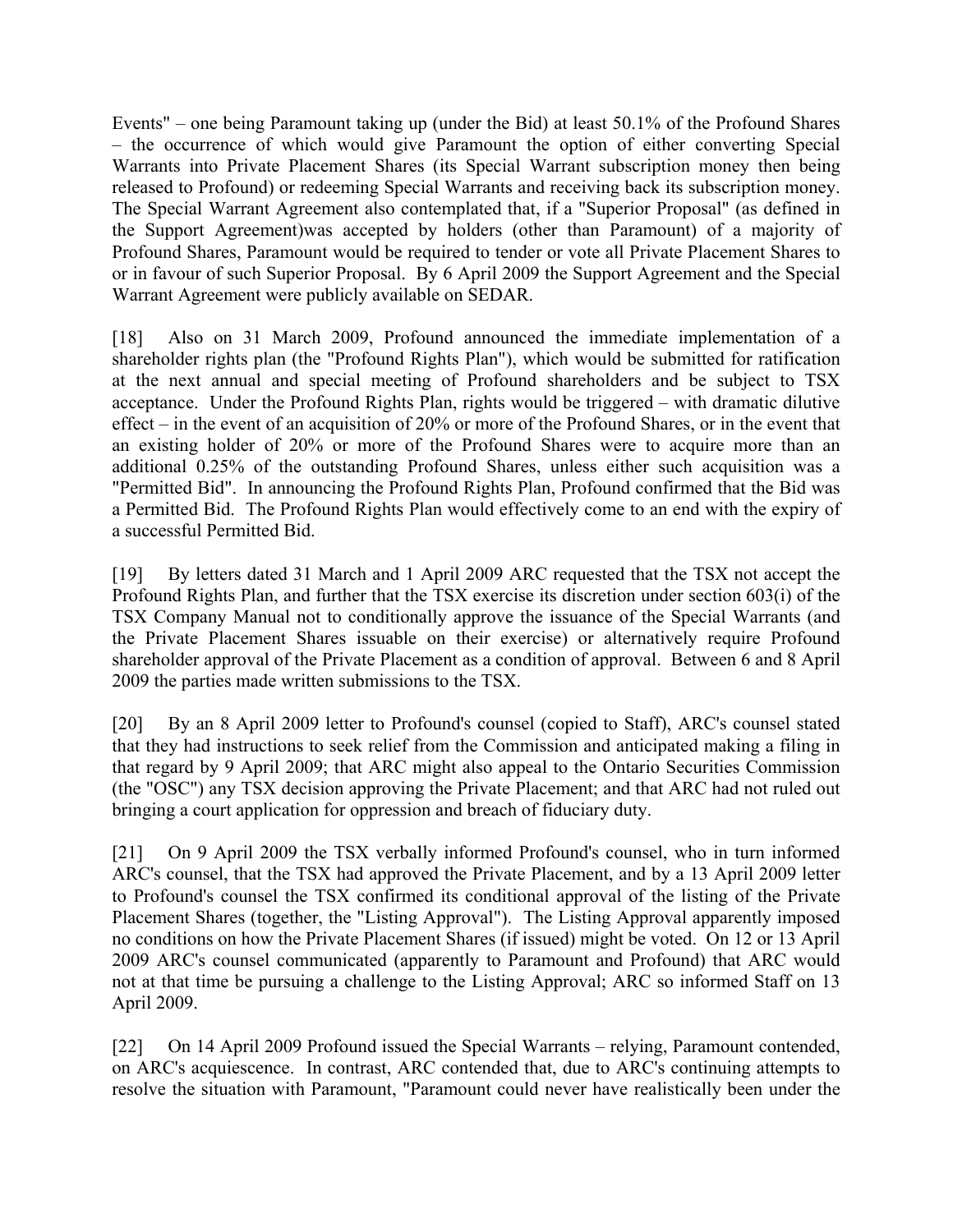impression that [ARC's] opposition to the Private Placement had been dropped". It was forcefully argued before us by ARC that Paramount and Profound had proceeded with the Private Placement and that Paramount had exercised the Special Warrants in the knowledge that ARC did not approve, and by Paramount and Profound that ARC had led them to believe that ARC acquiesced to the Private Placement and its foreseeable consequences. However, it is clear to us that ARC never abandoned its opposition to the Private Placement and that Paramount and Profound never had good reason to believe that ARC had. That said, Paramount and Profound made no secret of their respective objectives and never suggested to ARC that what transpired would not.

[23] FirstEnergy provided the Profound Board with a 23 April 2009 fairness opinion, which indicated that "the consideration to be received by the Profound shareholders" under the Bid was "fair, from a financial point of view, to the Profound shareholders".

[24] On 24 April 2009 Paramount formally launched the Bid by mailing a take-over bid circular and offer to purchase, which contained summaries of the terms of the Support Agreement and the Special Warrant Agreement. The Bid, which was to expire on 1 June 2009, was conditional on 66%% of the outstanding Profound Shares being tendered.

[25] In the April Profound Directors' Circular the Profound Board recommended that Profound shareholders tender to the Bid. The Profound Board noted that, in reaching its decision to recommend acceptance of the Bid, it considered several factors, including that the Bid "provides for a significant premium (approximately 100%) to market price of Profound Shares on the date prior to the announcement of" the Bid.

[26] On 1 June 2009 Paramount announced that approximately 53% of the outstanding Profound Shares had been tendered to the Bid – less than the 66⅔% required by the minimum tender condition – and extended the Bid for two weeks to 15 June 2009.

[27] On 15 June 2009 Paramount announced that the 66‰% minimum tender condition had not been satisfied – at that time approximately 56.8% of the outstanding Profound Shares had been tendered or acquired through permitted market purchases over the TSX – and extended the Bid for two further weeks to 29 June 2009.

[28] However, two days later, on 17 June 2009, Paramount announced that approximately 58.3% of the outstanding Profound Shares had then been tendered or acquired, that the minimum tender condition was being varied from 66⅔% to 50.1% – that is, to below the percentage already tendered or acquired – and that the Bid was being further extended to 30 June 2009.

[29] On 30 June 2009 Paramount announced that it had taken up the Profound Shares tendered to the Bid – those together with the Profound Shares acquired by Paramount (not counting Private Placement Shares issuable on conversion of the Special Warrants) representing approximately 59.4% of the outstanding Profound Shares – and that the Bid was being extended two further weeks to 14 July 2009. Paramount concurrently announced the conversion of the Special Warrants for an additional 9 224 310 Profound Shares. These Private Placement Shares,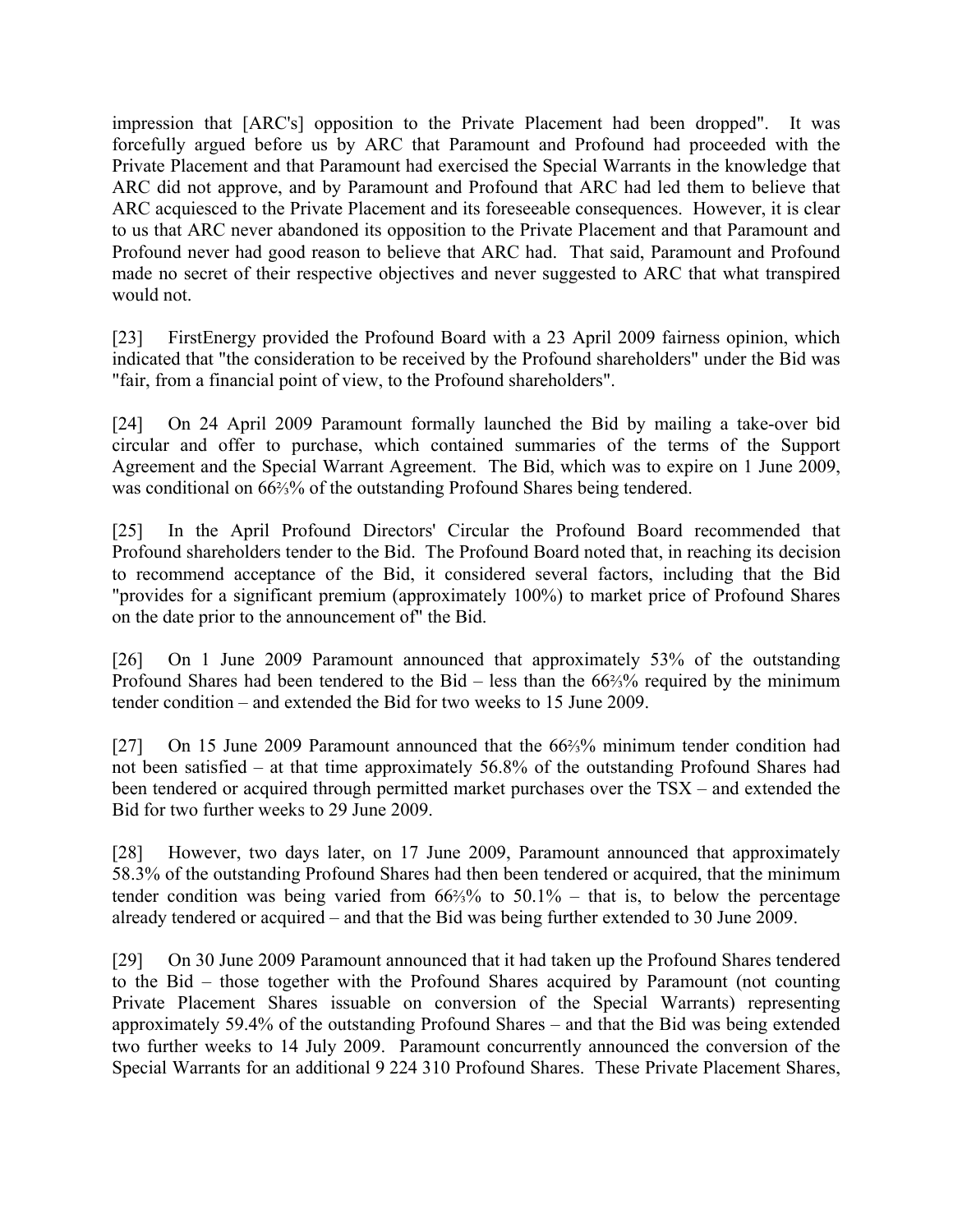together with those tendered under the Bid or otherwise acquired, gave Paramount an aggregate of approximately 67.34% of the outstanding Profound Shares as at 30 June 2009.

[30] According to Paramount, immediately on the release to Profound of Paramount's Private Placement subscription proceeds – approximating \$6.9 million – that money became subject to a security interest in favour of Profound's lender and was used to reduce Profound's outstanding debt.

[31] Having acquired the majority of Profound Shares, Paramount installed its people in Profound's management and on the Profound Board. On 30 June 2009 Profound announced the resignation of two senior officers. On 3 July 2009 Profound announced the resignation of directors and the appointment of replacements, one such replacement also being appointed as Profound's president and chief executive officer. ARC noted that each of the new directors was a director or officer (or both) of Paramount Energy Operating Corp., the "administrator of Paramount", and that the ARC Nominee continued as a director of Profound.

[32] On 2 July 2009 Valiant Trust Company, as agent for Profound, filed a notice concerning the Special Meeting, with a record date for shareholder participation of 14 July 2009.

[33] A modest number of additional Profound Shares – 477 940 – was tendered to and taken up under the Bid by its expiry on 14 July 2009. Paramount announced on that date that it then owned, directly or indirectly, approximately 68.36% of the outstanding Profound Shares. (Paramount calculated that this represented 87.14% of the Profound Shares not owned by ARC, not counting the Private Placement Shares.)

[34] On 16 July 2009 Paramount and Profound announced that the Profound Board had approved the execution of an amalgamation agreement setting out the terms of the Merger: Profound would amalgamate with Paramount; and Profound Shares of holders other than Paramount would be exchanged one-for-one for redeemable preference shares in the resulting amalgamated corporation, which would then be automatically redeemed for the same consideration as was offered under the Bid. The Merger would be presented for shareholder approval at the Special Meeting to be held on 13 August 2009. (Under the ABCA, the Merger requires approval by a special resolution passed by at least 66⅔% of the votes cast.) Paramount advised that it would vote all its Profound Shares (as ARC noted, that would include the Private Placement Shares) in favour of the Merger.

[35] Profound issued a 15 July 2009 notice and management information circular in relation to the Special Meeting.

[36] ARC commenced the application before us by a letter dated 20 July 2009.

# **III. THE APPLICATION: COMPETING POSITIONS**

#### **A. Position of ARC**

[37] ARC attacked the conduct of Paramount and the Profound Board as improper, unfair, "abusive to the capital markets and contrary to the public interest". Focusing on the Private Placement and the fact that Paramount acquired only 58.3% of the Profound Shares under the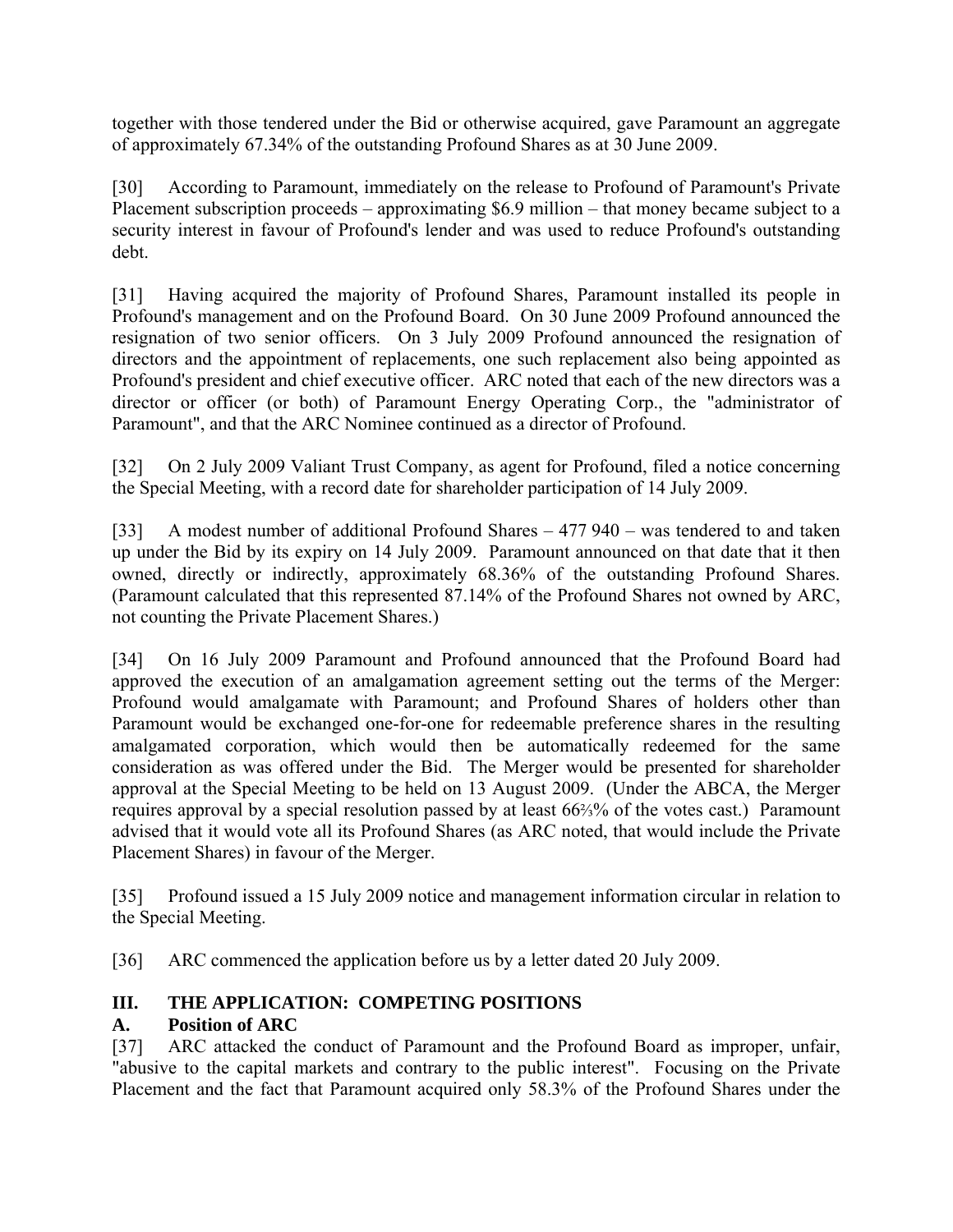Bid, ARC stressed that it is the Private Placement Shares that put Paramount (absent our intervention) in the position of being able to ensure the necessary 66⅔% approval of the Merger.

[38] ARC characterized the Private Placement as little more than a mechanism designed to ensure that Paramount could, one way or another, effect the Merger. The essence of ARC's position was that the Private Placement was an improper "device . . . to impact a change of control transaction", effectively "tak[ing] the decision away from the shareholders". More specifically, ARC contended that the Private Placement was used "to artificially engineer the Transaction to frustrate and circumvent Profound shareholders' expectations of a legitimate 66⅔% approval threshold" – or, as ARC also suggested, that it effectively (but improperly) lowers the threshold of required shareholder support for the Merger below that prescribed by corporate law – and, as such, "is manifestly unfair to Profound shareholders". ARC contended that this is fundamentally more important than "deal or regulatory certainty".

[39] In ARC's implicit contention, the ability of the remaining minority Profound shareholders (who did not tender to the Bid) to block the Merger – to have their opposing votes genuinely count – would be subverted were Paramount allowed to vote its Private Placement Shares in favour of the Merger.

[40] In its written submissions, ARC argued that the Private Placement was not in the nature of a true capital-raising venture – "not completed for a proper purpose  $(e.g., [0])$  the need for financing)" and not apparently "offer[ing] a significant level of financial comfort for Profound". The Redemption Event mechanism under the Special Warrant Agreement, ARC suggested, gave Paramount a cost-free option: its subscription payment would be refunded to it if it did not need to convert or exercise the Special Warrants to obtain additional Profound Shares, but those additional shares were available if needed. ARC noted that the Private Placement "was implemented" only after it was apparent that ARC would not sign lock-up agreements supporting the Bid, and contended that the Private Placement "severely restricted the ability of a third party to tender a competing offer" and "was designed to ensure transactional success" for Paramount.

[41] In oral submissions, ARC refined its position – submitting that the issues before us were narrow and straightforward, turning, in essence, on whether a principle of securities laws was known to Paramount and Profound but contravened, the remedy for which lies in the relief sought by ARC. The "principle" that ARC cited was that enunciated by an OSC panel in *Re HudBay Minerals Inc*. (2009), 32 O.S.C.B. 3733 (at para. 266):

. . . an acquirer should not generally be entitled, through a subscription for shares carried out in anticipation of a merger transaction, to significantly influence or affect the outcome of the vote on that transaction.

[42] ARC contended that this panel is presented with the following five questions that must be answered:

• Is that statement by the *HudBay* OSC panel correct and does it constitute a "principle" forming "part of the regulation of the capital markets of Canada"?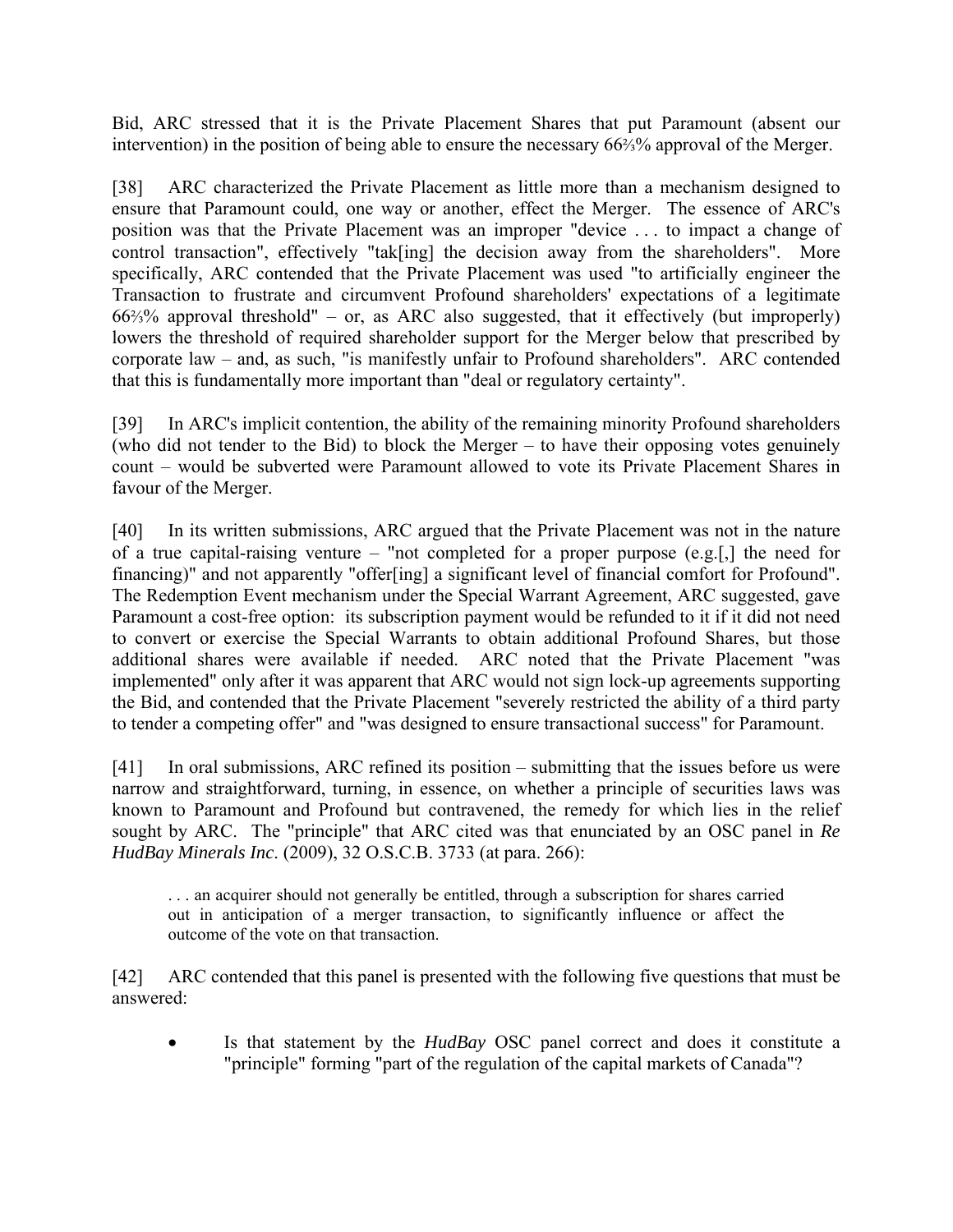- Did Paramount have reasonable notice of that principle when it structured the Bid?
- Does the proposed course of action contravene that principle?
- Is there any reason why we should not require compliance with that principle?
- What is our jurisdiction and how do we effect compliance with minimal intrusiveness?

[43] Our answers to these questions, ARC contended, would determine the outcome of the application – that is, whether we would act to bar Paramount from voting its Private Placement Shares in favour of the Merger. ARC argued that no investigation into the merits of the Private Placement or of the Profound Board's conduct, nor a rehearing or reconsideration of the Listing Approval, would be necessary.

[44] ARC also emphasized that this is not an appeal of (or "collateral" attempt to appeal) the Listing Approval, and that Paramount was aware throughout the process that ARC remained concerned about the Private Placement.

[45] In support of its position, ARC proffered letters of support from a fellow Profound shareholder (associated with ARC) and two institutional investors, who are apparently ARC investors.

#### **B. Position of Paramount**

[46] Paramount argued first that ARC's application is effectively barred because it amounts to an improper collateral attack on the Listing Approval or an improper attempt to have reheard the issues that the TSX had already decided and for which decision "the TSX is entitled to deference". Paramount contended that ARC advanced the same arguments in this proceeding (although reframed to reflect the public interest) as before the TSX. Paramount asserted that the granting of the Listing Approval amounted to an adjudication by the TSX on ARC's arguments. ARC, in Paramount's submission, had an available avenue to challenge that decision, namely by appeal, but did not pursue such an appeal during the available appeal period, which has expired.

[47] Second, Paramount argued that no contraventions of Alberta securities laws have been alleged. Accordingly, the relief ARC seeks can only be granted in the exercise of the Commission's public interest jurisdiction, but no grounds exist here for such exercise. Paramount stressed, in essence, that each element of the Transaction was (or would be) effected in compliance with law – including Multilateral Instrument 61-101 *Protection of Minority Security Holders in Special Transactions*, a rule in force in Ontario (and some other provinces, but not Alberta) that Paramount described as "represent[ing] the culmination of the OSC's efforts to balance the interests of the minority against a 'tyranny of the minority'" – and with the consent needed from the TSX. It would, in Paramount's submission, be inappropriate to give ARC a veto "to which [it is] not entitled".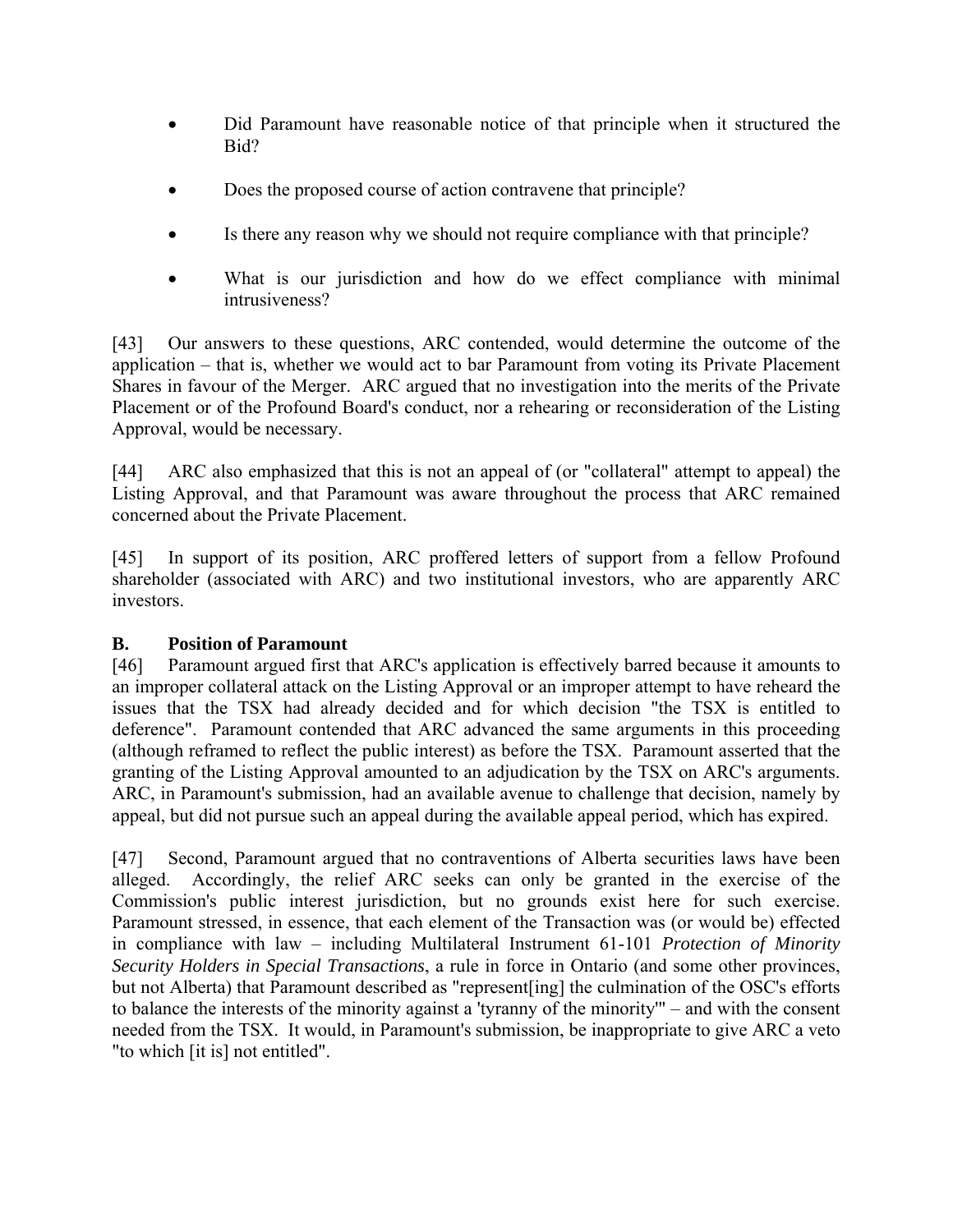[48] Among Paramount's arguments were that the relief ARC seeks would deprive Paramount of a key attribute of the Private Placement Shares it bargained, paid and put capital at risk for – the attached voting right (in context, specifically the ability to exercise that right in favour of the Merger); that this would amount to unwinding – but only partly – a completed transaction "well after its closing" (emphasis in original); that the principle adduced by ARC is in fact only an expression of a view explicitly identified as obiter dicta by an OSC panel whose decision was really focused on entirely other matters; that a reading of that obiter must take into account the key word "generally"; and that the circumstances here, including the purpose and terms of the Private Placement, are not such as would invoke that obiter. Paramount did not accept ARC's characterization of the Private Placement, submitting instead that the Private Placement had been negotiated at arm's length, that the Profound Special Committee and Profound Board deliberated appropriately in exercising their business judgment, that "Profound had acute funding issues" and that the money it received from the Private Placement "provided Profound with the necessary funding it would require in the event the [Bid] failed". Granting the relief sought by ARC would, in Paramount's contention, "harm the confidence of capital market participants".

[49] Paramount further submitted that granting ARC's application would be particularly unfair to Paramount – and troubling to market participants generally – in that it would retroactively alter an understanding on which Paramount relied, reasonably believing it had certainty (based on the Listing Approval, the absence of an appeal therefrom and ARC's own indication that it would not pursue such an appeal). Paramount stressed "that there is a public interest in having transactional certainty" and in enforcing statutory deadlines (such as the deadline for appealing the Listing Approval).

[50] Were the Commission minded to implement a principle as broad as that urged by ARC, Paramount essentially suggested that a far more appropriate approach would be through the policy-making process, in which opinions can be elicited from a variety of sources, on the basis of which an informed and balanced response could be formulated.

#### **C. Position of Profound**

[51] Profound echoed and adopted the positions advanced by Paramount and essentially emphasized its view that the Private Placement was the result of a rigorous and fair process that it characterized as both necessary and beneficial to the company. If there is nothing "abusive", according to Profound, the Commission should not – indeed cannot – make the orders sought under section 198(1) of the Act.

[52] Profound suggested that acceding to ARC's application would involve our secondguessing, improperly, the exercise of business judgment by the Profound Board. It also expressed strongly its view that ARC's application represents an abuse of process invoking legal principles of res judicata and issue or action estoppel and is contrary to the public interest, given that the TSX has already decided the issues and that ARC waited until July to make its application.

[53] Profound also argued that the relief sought would prejudice Profound, its shareholders and others that it termed "stakeholders", including its employees and its lender, and would give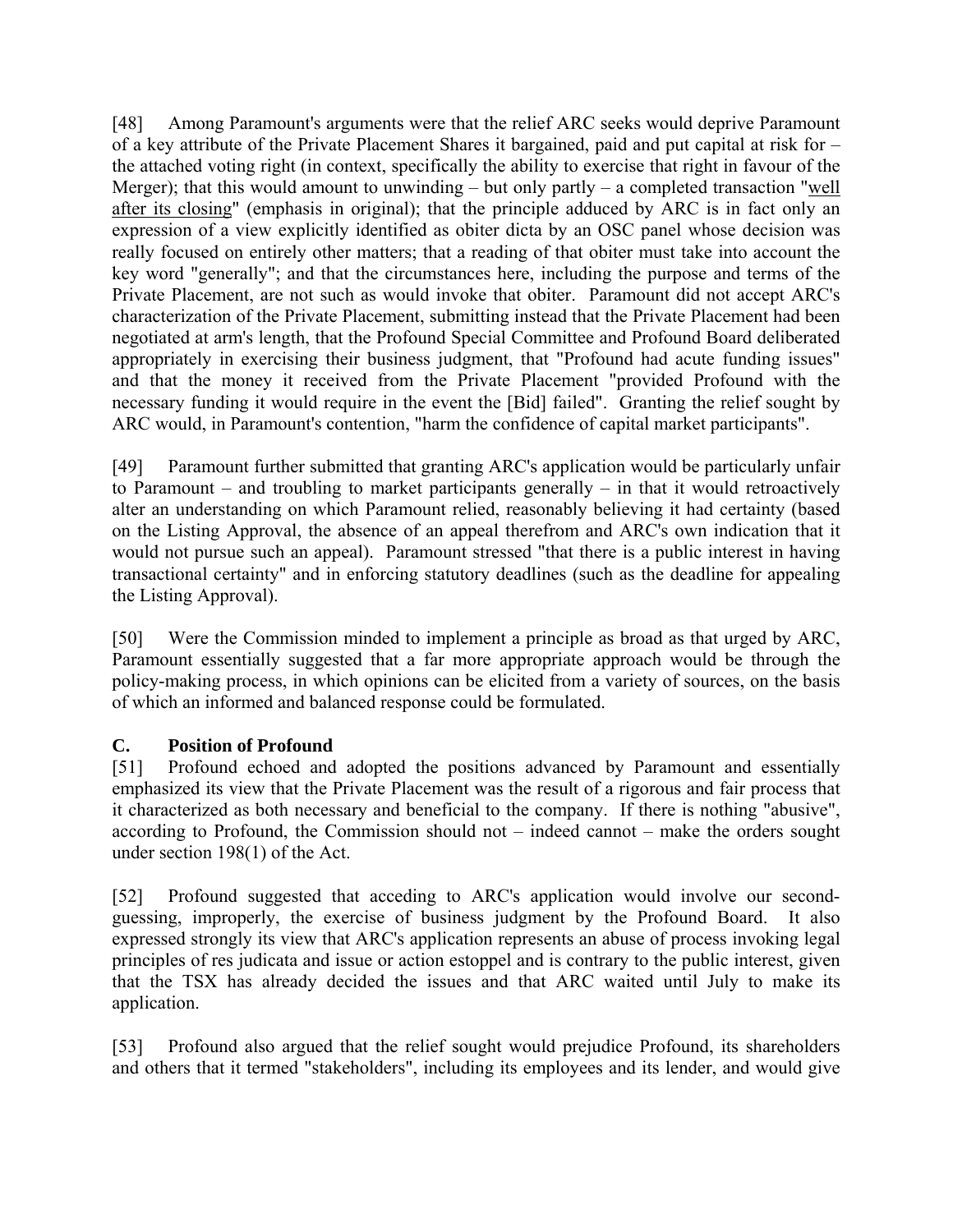ARC "a veto that it has not bargained for". According to Profound, it is essential to balance all interests and factors, including "deal certainty".

## **D. Position of Staff**

[54] Staff shared some of the positions adopted by Paramount and Profound. Staff was concerned that the orders sought may not be appropriate because not all minority Profound shareholders may support ARC's position or desire to remain in a company with two large shareholders (by implication, ARC and Paramount) hostile to each other.

[55] Staff emphasized the Commission's broad public interest jurisdiction and noted that the "business judgment rule" in corporate law should not trump that jurisdiction. However, Staff cited jurisprudence that, they contended, makes clear that the exercise of our public interest jurisdiction is warranted only when conduct in issue is abusive, not merely unfair. Here, Staff submitted, the Private Placement "was not abusive and, as such, does not warrant the exercise" of our public interest jurisdiction. This was, according to Staff, in some measure because of the adequate level of disclosure by Paramount in the Bid and during the process. Non-abusive matters, in Staff's view, are better addressed through policy development.

[56] Staff also submitted that events had reached a stage at which the issues – specifically, voting on a special resolution and the remedies of any unhappy shareholder – fall more under the rubric of corporate law than securities laws.

## **IV. ANALYSIS**

## **A. Application Barred by Operation of Law?**

[57] We consider first the question of whether ARC's application is barred by operation of law, on one or more of the grounds of res judicata, estoppel, collateral attack or abuse of process.

[58] We are in no doubt that the TSX, when granting the Listing Approval, had before it many, perhaps most, of the essential facts and arguments presented to us. Further, the task before the TSX was more than merely mechanical or technical: the TSX is obliged by its own rules, before approving a transaction or related listing application, to consider the effect that the transaction may have on the "quality of the marketplace". As the OSC panel in *HudBay* noted (at para. 229): "The concept of the quality of the marketplace is not necessarily the same as the public interest under securities laws. However, both concepts raise similar issues and the considerations in applying the two concepts in any particular circumstances will be similar". Moreover, as noted in *HudBay* (at para. 128), the TSX (like this Commission) has discretion to impose conditions as part of a decision it makes.

[59] We do not have before us an exposition of the analysis and reasoning that led the TSX to grant the Listing Approval, but much of what ARC asked us to do in this proceeding might also reasonably be expected to have been asked of, and considered and decided by, the TSX.

[60] In the circumstances, Paramount and Profound contended, if ARC was dissatisfied, its recourse lay in an appeal of the Listing Approval. As noted, ARC at one point communicated its contemplation of such action. However, ARC did not appeal and the period for doing so is past. Paramount and Profound argued vigorously that it is a collateral attack or an abuse of legal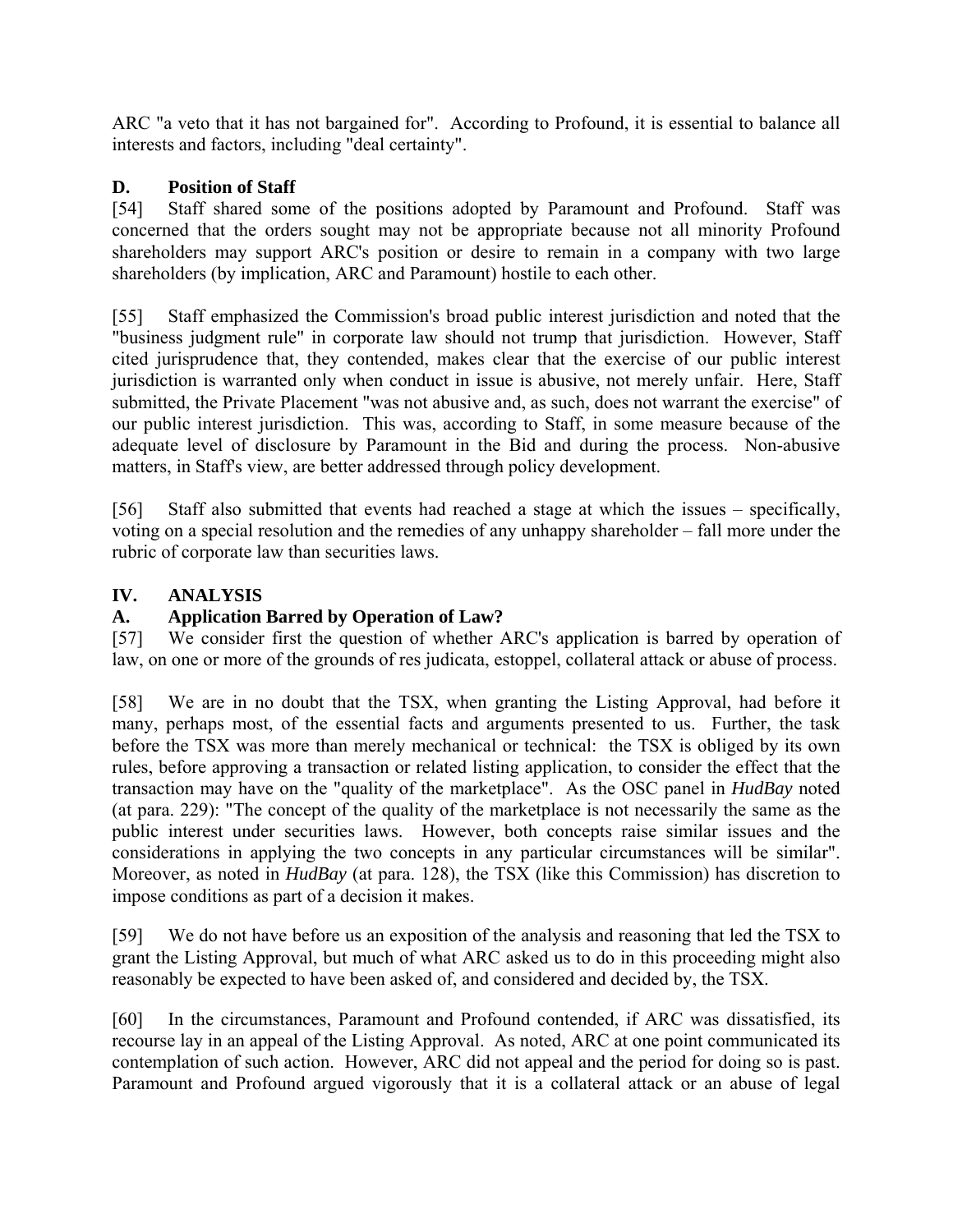process to reargue the same facts and issues – and thereby attempt to obtain a different outcome – here.

[61] We would be inclined to agree, were it clear that the issues before the TSX at the time were indeed the same as those before us now. However, that clarity is lacking. The underlying facts are not entirely the same. Before the TSX, an ultimate merger was a hypothetical prospect. Subsequent to the Listing Approval: (i) Paramount exercised its Special Warrants to acquire the Private Placement Shares; (ii) the Merger has taken more tangible form and is being put to an imminent vote; and (iii) Paramount has expressed its intention to vote the Private Placement Shares in favour of the Merger. In the absence of an exposition of the TSX's reasoning, we simply do not know how it foresaw the future nor, in particular, what focus or importance it attached at the time to the present eventuality – the imminent prospect of Paramount voting the Private Placement Shares at the Special Meeting. Moreover, and notably, we reiterate that "[t]he concept of the quality of the marketplace is not necessarily the same as the public interest under securities laws". The jurisdictions of the TSX and the Commission, despite some parallels, are distinct.

[62] In short, in our view the extent of duplication between, on the one hand, what the TSX decided on the facts before it in the exercise of its jurisdiction and, on the other, the application and the relief sought here is not sufficient, or sufficiently apparent, to render the present proceeding an abuse of legal process or otherwise legally barred. Accordingly, we consider the application on its merits, to which we now turn.

# **B. Exercise of Public Interest Jurisdiction Warranted?**

# **1. Relief Sought**

[63] To achieve its objective of barring Paramount from voting the Private Placement Shares in favour of the Merger, ARC sought an order or orders under section 198(1) of the Act. The Act does not expressly empower us to prohibit voting of a security. Instead, ARC asks that we apply section 198(1)(a) (our power to order the cessation of trades in securities) with some creativity, to effectively block Paramount and its affiliates from acquiring any additional Profound Shares as part of the Merger (thereby foiling the Merger) if Paramount votes the Private Placement Shares in favour of the Merger.

# **2. Public Interest Jurisdiction**

[64] None of the parties alleged that any of the circumstances or conduct surrounding the Transaction involved contraventions of Alberta securities laws. That, however, does not dispose of the application or preclude us from taking action we consider appropriate in the public interest.

[65] The Commission is charged with administering Alberta securities laws in the public interest with a view to protecting investors, facilitating a fair and efficient capital market, and fostering confidence in that capital market and among capital market participants generally. Our authority to make orders under section 198(1) of the Act is not restricted to instances in which we find a specific contravention of a specific provision of securities laws; the test, always, is whether the public interest is best served by the making of an order. We have, therefore, a broad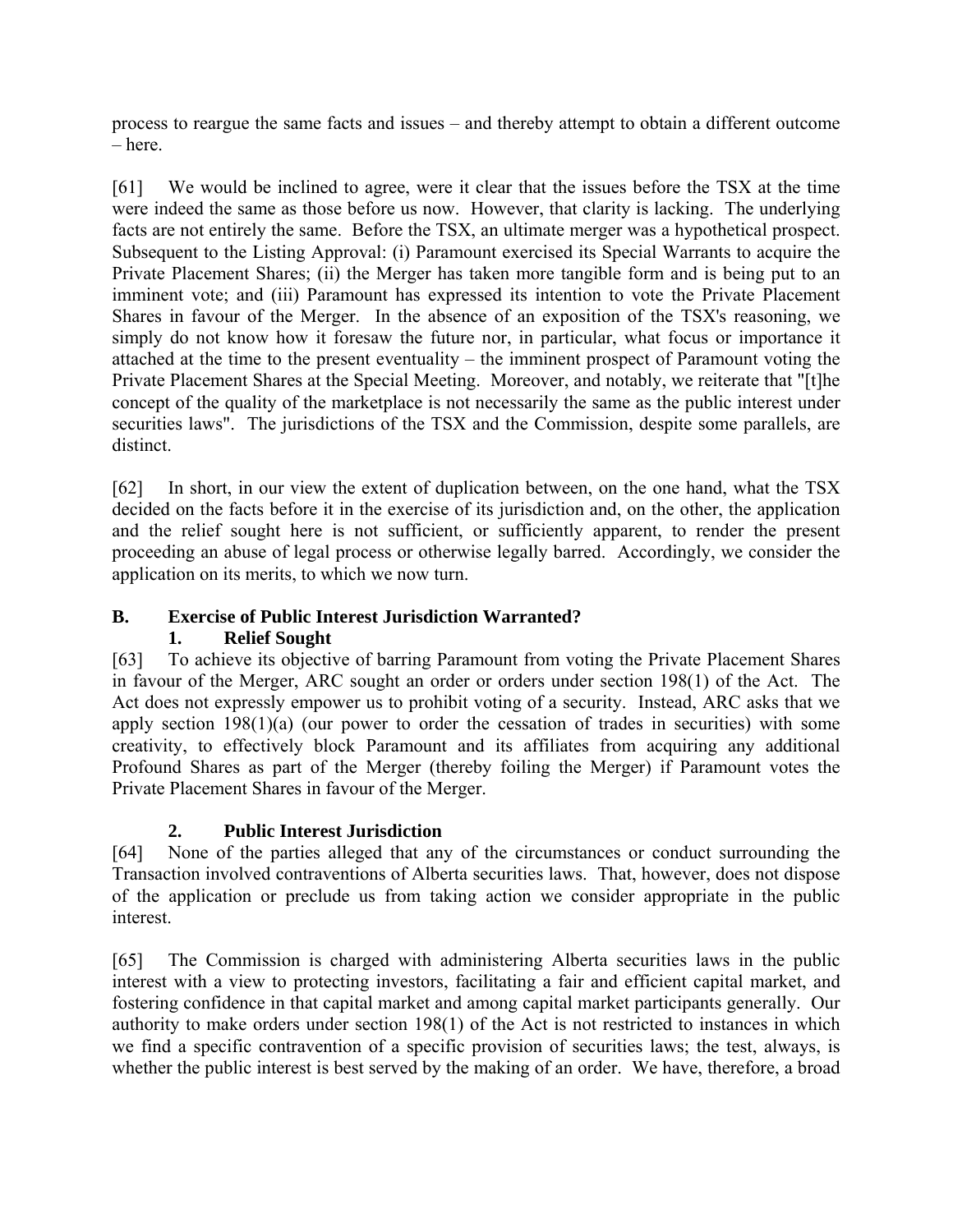public interest jurisdiction. It is sufficiently broad to enable us, were we to consider it appropriate, to effect the result sought by ARC.

[66] That said, our public interest jurisdiction is to be exercised with care. The scope of the comparable jurisdiction in Ontario, and its use, have been discussed in several OSC decisions. Thus, in *Re Cablecasting Ltd.*, [1978] O.S.C.B. 37 (at 43) the OSC gave guidance as to when it might intervene in a transaction through the exercise of its public interest jurisdiction in the absence of a contravention of securities laws:

If the transaction under attack was of an entirely novel nature, Commission action might seem more appropriate. Another relevant consideration in assessing whether to act against a particular transaction is whether the principle of the new policy ruling that would be required to deal with the transaction is foreshadowed by principles already enunciated in the Act, the regulations or prior policy statements. Where this is the case the Commission will be less reluctant to exercise its discretionary authority than it will be in cases that involve an entirely new principle.

[67] In *Re Canadian Tire Corp*. (1987), 10 O.S.C.B. 857 (affirmed (1987), 35 B.L.R. 117 (Ont. Div. Ct.), leave refused (1987), 35 B.L.R. xx (Ont. C.A.)) the OSC commented on the same issue. There the OSC recognized that it should "move with caution" (at 932) but would act if necessary to prevent an abusive transaction from occurring (at 947-48):

. . . Participants in the capital markets must be able to rely on the terms of the documents that form the basis of daily transactions. And it would wreak havoc in the capital markets if the Commission took to itself a jurisdiction to interfere in a wide range of transactions on the basis of its view of fairness through the use of the cease trade power . . . . The Commission's mandate under section 123 [the counterpart to our section 198] is not to interfere in market transactions under some presumed rubric of [ensuring] fairness.

The Commission was cautious in its wording in [*Cablecasting*] and we repeat that caution here. To invoke the public interest test of section 123, particularly in the absence of a demonstrated breach of the Act, the regulations or a policy statement, the conduct or transaction must clearly be demonstrated to be abusive of shareholders in particular, and of the capital markets in general. A showing of abuse is something different from, and goes beyond, a complaint of unfairness. A complaint of unfairness may well be involved in a transaction that is said to be abusive, but they are different tests. Moreover, the abuse must be such that it can be shown to the Commission's satisfaction that a question of public interest is involved. That almost invariably will mean some showing of a broader impact on the capital markets and their operation.

[68] More recently, the OSC in *Re Sears Canada Inc.* (2006), 22 B.L.R. (4th) 267 (affirmed (2006), 21 B.L.R. (4th) 311 (Ont. Div. Ct.)) similarly ruled (at paras. 304-08) that, in the absence of a contravention, it would intervene on public interest grounds only if there were a finding that the conduct under scrutiny was abusive of shareholders particularly and the integrity of the capital market generally.

[69] In our view, this cautious approach recognizes the danger that a well-intentioned panel minded to address a harm discerned in a particular set of facts could inadvertently respond too aggressively or with too broad a brush, with unintended and undesirable consequences, including consequences for participants in other, unobjectionable transactions or circumstances. Accordingly, we believe that a panel would be ill-advised to rely solely on its public interest authority to intervene in a transaction and interfere with negotiated, and otherwise legal,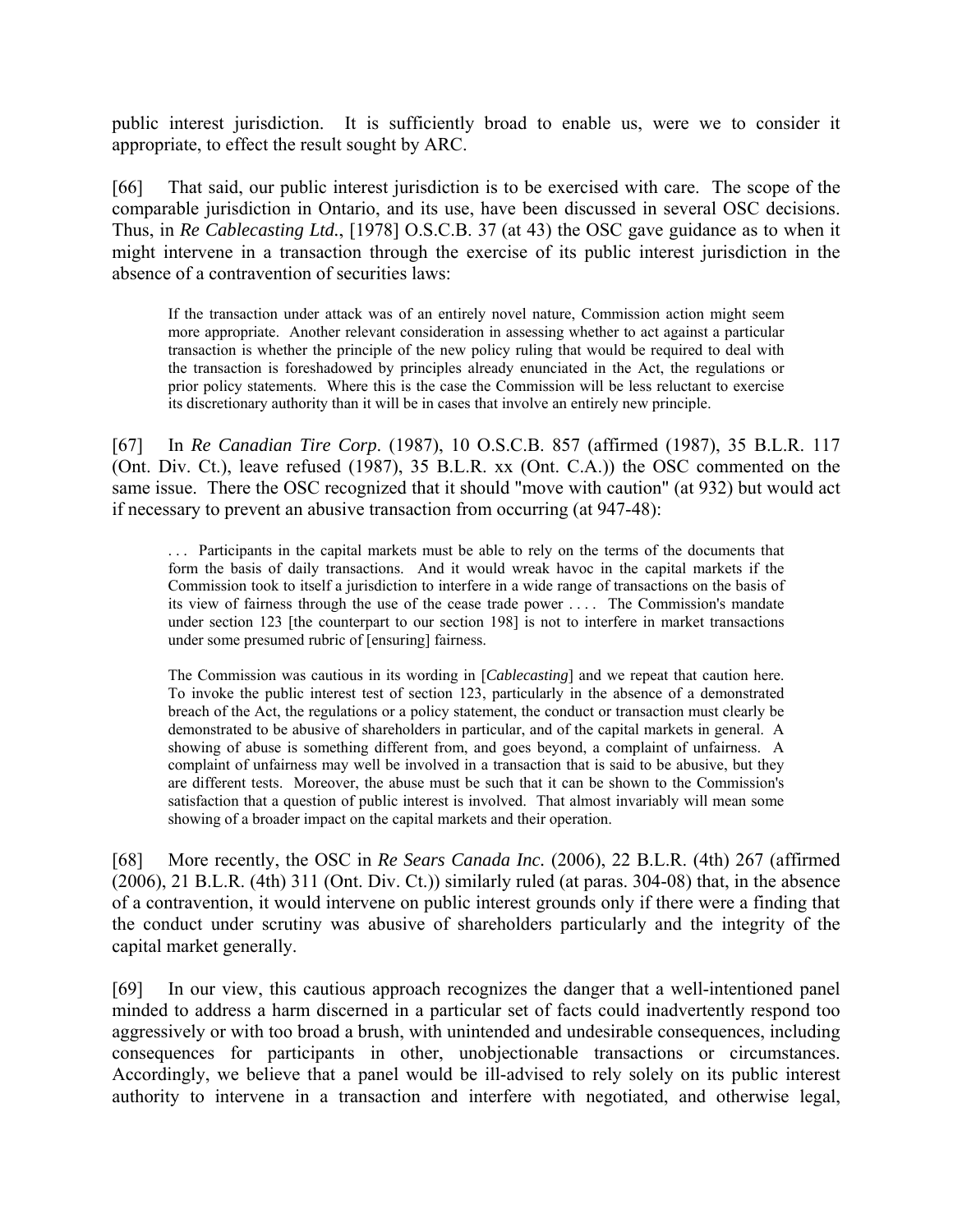arrangements or outcomes unless there is compelling evidence that a failure to intervene would truly be abusive to investors and the integrity of the capital market.

[70] In short, our public interest jurisdiction is available to address a clearly demonstrated abuse of investors and the integrity of the capital market, even in the absence of a contravention of Alberta securities laws. However, our public interest jurisdiction is to be exercised with restraint.

# **3. Scope of Analysis Required**

[71] As mentioned, ARC suggested that once we determine whether the Transaction is governed by the mentioned obiter statement in *HudBay* (and we answer the five related questions put forward), the outcome of the application will automatically be determined without the need for analysis of the Transaction as a whole. We agree with ARC that consideration of *HudBay* is appropriate here, but we do not agree that our task requires that we ask or answer ARC's five questions, nor that those questions set the parameters of our task.

[72] Stated simply, the obiter on which ARC relies is neither as definite in its terms, nor as clearly a governing principle, as ARC suggested.

[73] *HudBay* dealt with aspects of a proposed combination of two companies. A shareholder of HudBay Minerals Inc. complained that shareholders were not given an opportunity to vote on the proposal, which the complainant saw as heavily dilutive. In a lengthy and thorough decision the OSC panel considered the complaint and issued orders. At the same time, the OSC panel discussed certain matters that it considered worthy of comment; these discussions did not determine the OSC panel's decisions on the issues before it, as it made clear (at para. 268):

In any event, the matters discussed in this Part X [including the statement relied on by ARC] were not directly raised in the [HudBay Minerals Inc. shareholder's application before the OSC panel] and were not addressed by any of the parties in their submissions. We are not influenced by these issues in making our decision in this matter; we are simply expressing our views.

[74] While acknowledging that the OSC panel's statement was obiter, ARC argued that this did not diminish – rather, it elevated – its status and effect. In ARC's contention, the fact that the OSC panel saw fit to make the statement when it was not necessary to a determination of the issues it decided demonstrated how strongly the OSC panel felt on the point. This effect was heightened, in ARC's view, by the OSC panel's having expressed its view not once but twice – first, in a summary decision rendered shortly after the time-sensitive hearing and again, after time for careful thought and editing, in the OSC panel's more extensive final reasons. Moreover, ARC characterized the statement as a firm exposition of a principle that has since found its way into Canadian securities regulation.

[75] This intriguing argument is ultimately not persuasive. Obiter is obiter. This obiter in *HudBay* merits careful reading and thoughtful attention, but by its very nature it is not and cannot be taken as determinative. Moreover, the plain wording of the statement must not be ignored. It was a "view" of what an OSC panel – having been immersed in the facts of the particular case then before it – thought should "generally" (not invariably) occur in generically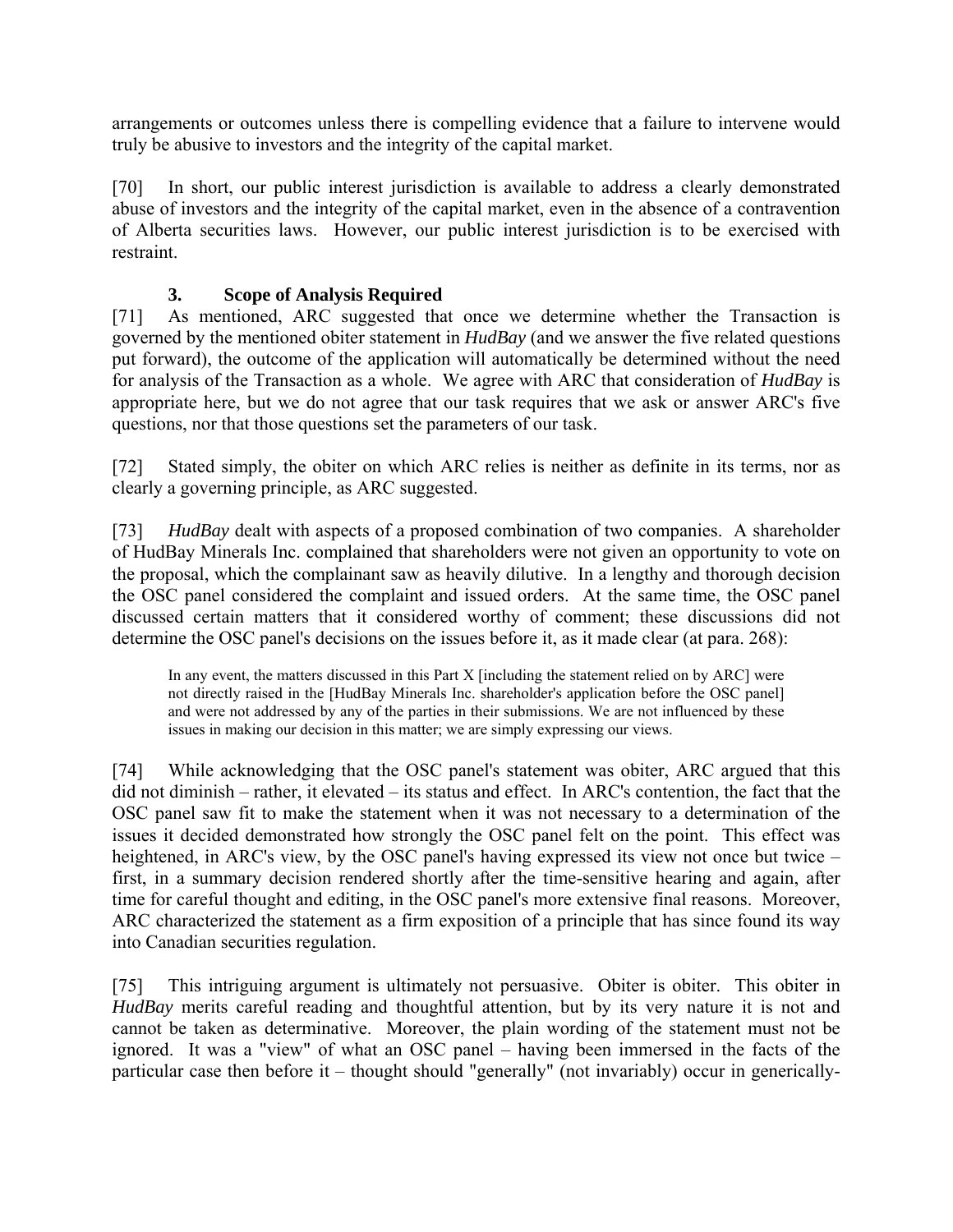described circumstances. It was implicit in the wording that the OSC panel foresaw that particular other circumstances might lead to a different view or conclusion.

[76] In short, we do not discern in the *HudBay* obiter anything amounting to an invariable principle binding participants in the Canadian capital market. Contrary to ARC's suggestion, it does not essentially dispose of the issue before us. Nor is it our task to adjudicate on the correctness of that obiter.

[77] Our task is different, and broader. It involves assessing the public interest in light of all the circumstances of the present case, to determine whether there is such an abuse as to warrant our intervention. The scope of our analysis must therefore include not only what may happen at the Special Meeting, but all the circumstances of and surrounding the Transaction and, specifically, the Private Placement.

## **4. The Public Interest in the Circumstances of This Case**

[78] ARC argued that it and other Profound Shareholders had no say in the Private Placement when it was implemented (in the sense of a decision to sell or tender their own shares). It was common ground that, if we do not intervene and Paramount carries through with its declared intention to vote the Private Placement Shares at the Special Meeting, approval of the Merger is a foregone conclusion despite ARC's opposition. This might be said to make the vote itself little more than a formality. ARC contended that this amounts to a form of shareholder disenfranchisement warranting our intervention. Expressed in these terms, the position in which ARC finds itself does appear uncomfortable, perhaps even unfair. But does it constitute, or demonstrate, an abuse?

[79] In answering this question we scrutinize key aspects of the Transaction and surrounding circumstances to place events in their context.

# **(a) Profound's Circumstances When Paramount Initially Approached**

[80] When Paramount first approached Profound with the idea of an acquisition, Profound faced a challenging business environment and the expectation that its primary lender would soon reduce Profound's line of credit limit to an amount potentially below what had already been borrowed. Profound was going to need some new funding, at an unpropitious time. Profound Special Committee meeting minutes (from 13 March 2009) indicated "recognition" by ARC (ARC being Profound's largest shareholder at the time) that "the status quo [was] not the answer for [Profound] going forward".

[81] The approach from Paramount was, therefore, timely. In general terms Paramount proposed to acquire Profound Shares, paying at least in part with Paramount trust units. The Profound Board (but for the ARC Nominee) agreed that the Paramount approach should be explored; the objection stemmed from ARC's apparent resistance to becoming an investor in Paramount.

[82] As discussions progressed, a modification was introduced: a cash injection by Paramount by way of a subscription for equity in Profound. The Profound Board (not including the ARC Nominee) welcomed the idea, particularly given its expectation that funds could be raised in this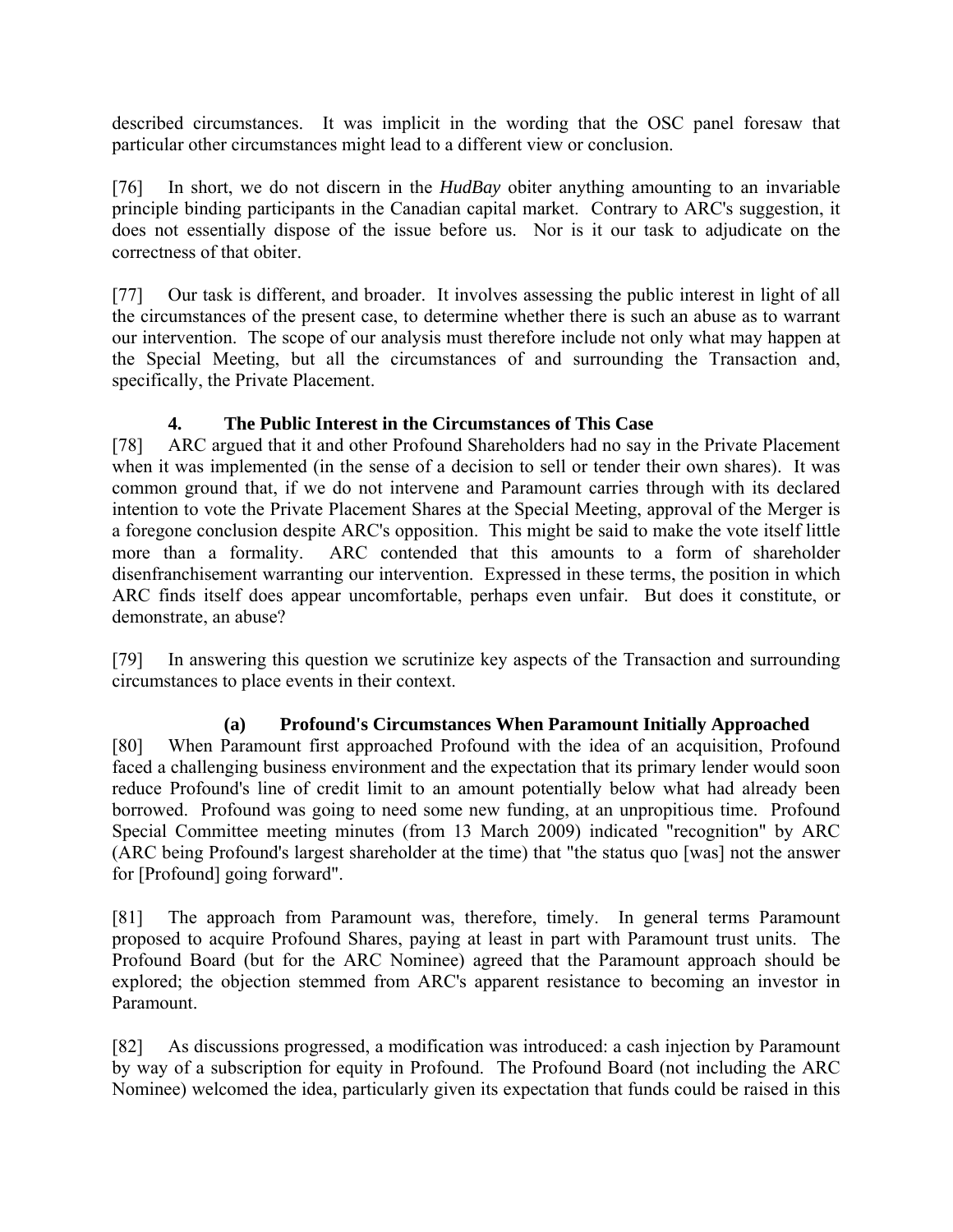way at a premium to the market price (without the discount that might be expected were Profound to rely on a rights offering, an option alluded to by ARC).

## **(b) The Transaction Takes Form**

[83] As mentioned, the essential elements of the Transaction as they came together in March 2009 included the soon-to-be-launched Bid (to be recommended by the Profound Board) and the Private Placement.

[84] Profound also implemented the Profound Rights Plan. ARC in its written submissions criticized the Profound Rights Plan, arguing that it and the Private Placement "were designed to cause and maintain dilution of" ARC's Profound shareholding – and apparently only ARC's, inasmuch as ARC understood that it was the only holder of 20% or more of Profound Shares at the time. Clearly, given their history and ARC's representation on the Profound Board, this was not unknown to Profound.

[85] We observe that shareholder rights plans are neither unusual nor necessarily improper. We accept Profound's submission to the effect that the Profound Rights Plan was designed to ensure that anything that would amount to a new take-over bid under Alberta securities laws – whether the bidder began with nothing and sought more than 20%, or sought to move up from an existing 20% position – would have the characteristics of a Permitted Bid. To the extent that the Profound Rights Plan was not inappropriate, at the time, in respect of a hypothetical new bid by an outsider, we do not think that, conceptually, an existing 20%-plus Profound shareholder (here, ARC) was necessarily prejudiced by being similarly treated. We therefore attach little importance to the terms of the Profound Rights Plan viewed in isolation, and instead consider them as part of our analysis of the Transaction as a whole.

[86] In our view, the relevant circumstances include the financial circumstances of Profound and the financial terms of the Private Placement.

[87] The Private Placement price apparently amounted to a 15% premium to the thenprevailing trading price for Profound Shares. The Profound Board welcomed this timely and seemingly attractively-priced source of funding. Even so, Profound negotiated some notinsignificant terms. On the one hand, Paramount would be able to unwind the Private Placement in certain eventualities including on commercially-typical triggers such as a breach or failure of Profound's covenants or representations, but also in the event of Paramount itself (through the Bid) or some other acquirer with a Superior Proposal taking up more than half of the Profound Shares. More significant in context, in our view, was that Paramount would have to complete the Private Placement, exercise its Special Warrants and see its subscription payment released to Profound if Paramount failed to obtain more than half of the Profound Shares under its Bid. In this way, Profound negotiated certainty into the funding commitment: even (or especially) if the Bid failed to deliver Paramount majority ownership, the Private Placement would be completed and some \$6.9 million released to Profound.

[88] Paramount, of course, would acquire new Profound Shares amounting to almost 20% of the total outstanding – unless it were to gain majority ownership under the Bid, in which case it could (but would not have to) acquire those Private Placement Shares.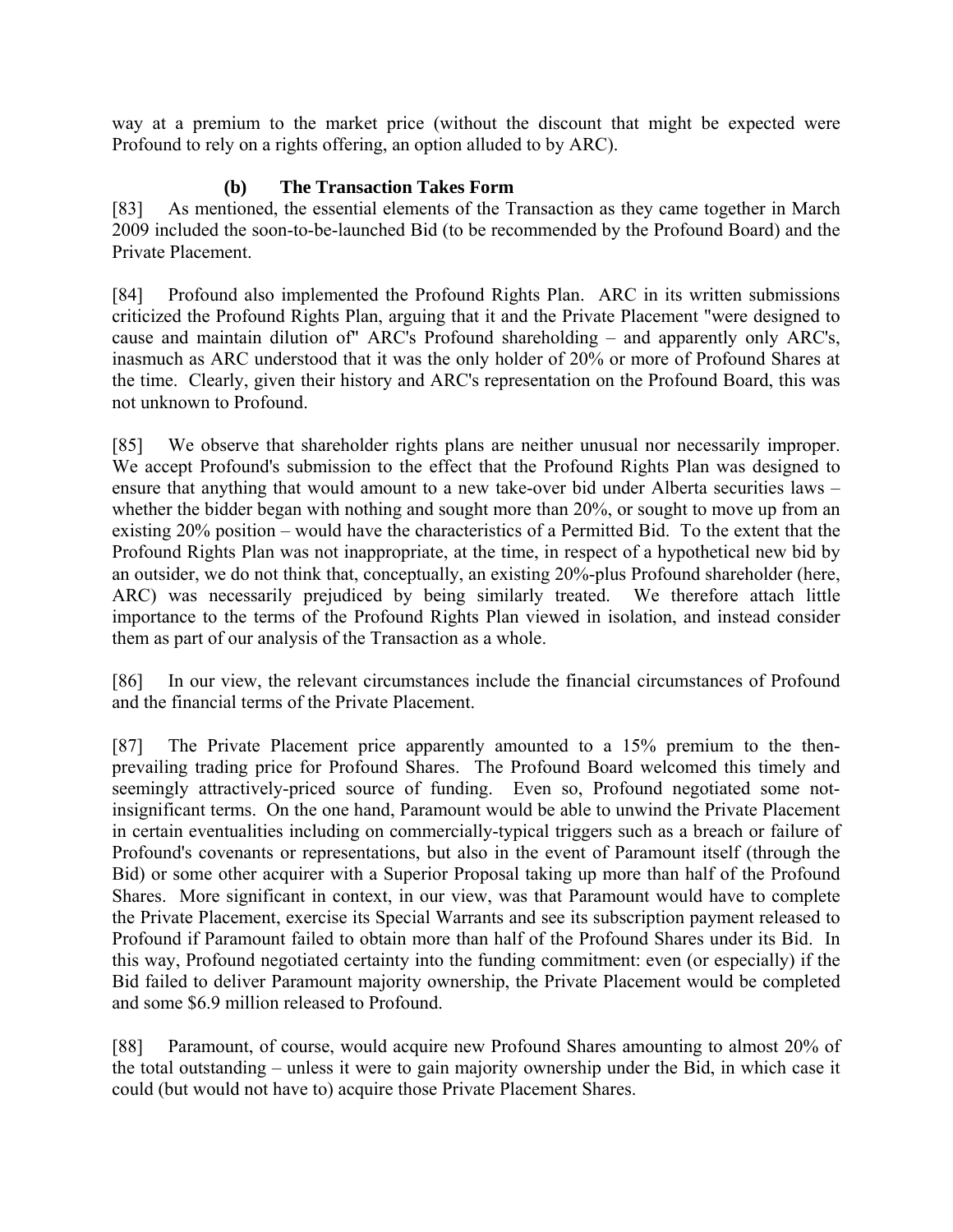[89] The Bid price amounted to a substantial (references ranged from approximately 100% to 117%) premium over the previous trading prices for Profound Shares. Profound cited published comments by market analysts not involved with the Bid or the Private Placement. One such commenter suggested that, at the time, "transactions" among ten junior oil and gas companies, including Profound, could reflect "premiums of 25%-75% above the current market" whereas, for entities in Profound's position "that do not transact, we see the potential for drifting [presumably, in context, referring to equity trading prices] sideways or down over the next two quarters". On 1 April 2009 (after the Support Agreement and Private Placement were publicly announced) the same commenter recommended the expected Bid in the following terms: "Given the current state of the market for levered, gas weighted juniors, these are very attractive deal metrics". On the same date another commenter, also recommending the Bid, said ". . . Profound found itself in a difficult financial situation. [It] effectively had two choices[:] to raise enough equity at extremely dilutive levels to survive or to merge with a larger industry player. We feel they made the right move . . .".

[90] The Bid circular disclosed the Private Placement and alerted readers to the prospect that Paramount might, were the Bid successful, take steps to effect a full combination (what would become the proposed Merger) with Profound.

[91] ARC suggested that the Transaction exposed it to both dilution and disenfranchisement. We do not perceive the Profound Rights Plan – although it would dramatically dilute the position of anyone triggering its provisions other than by a Permitted Bid – as clearly inappropriate or prejudicial. The Private Placement would (at least once the Special Warrants were exercised) also dilute Profound shareholders other than Paramount, inasmuch as new shares would be issued but only to Paramount. A complaint of dilution, though, could be levelled at almost any significant private placement; that does not demonstrate that private placements are improper. This one, as mentioned, appeared (to the Profound Board and outside observers) timely and financially attractive. In short, the Transaction did indeed involve both potential and actual dilution but, in our view, it did not (at this stage of the analysis) involve clear abuse.

[92] As mentioned, the dilutive effects of the Profound Rights Plan would not be triggered by a Permitted Bid. Under the Support Agreement, the Profound Board's commitment to support the Bid would be superseded in the event of a Superior Proposal, and Paramount itself was committed to tendering its Private Placement Shares to such a proposal. These provisions indicate that some attention had been given to the interests of the Profound shareholders should a hypothetical better offer materialize. While we are not in a position to judge the likelihood of such a prospect, it was not clearly precluded.

[93] By the time it formally launched the Bid, Paramount had at most assured itself of a lessthan-20% position in Profound. Attaining its objective – not just majority, but eventual complete ownership (implicit in the Bid disclosure concerning a possible future combination of Paramount and Profound) – still depended on success in the Bid.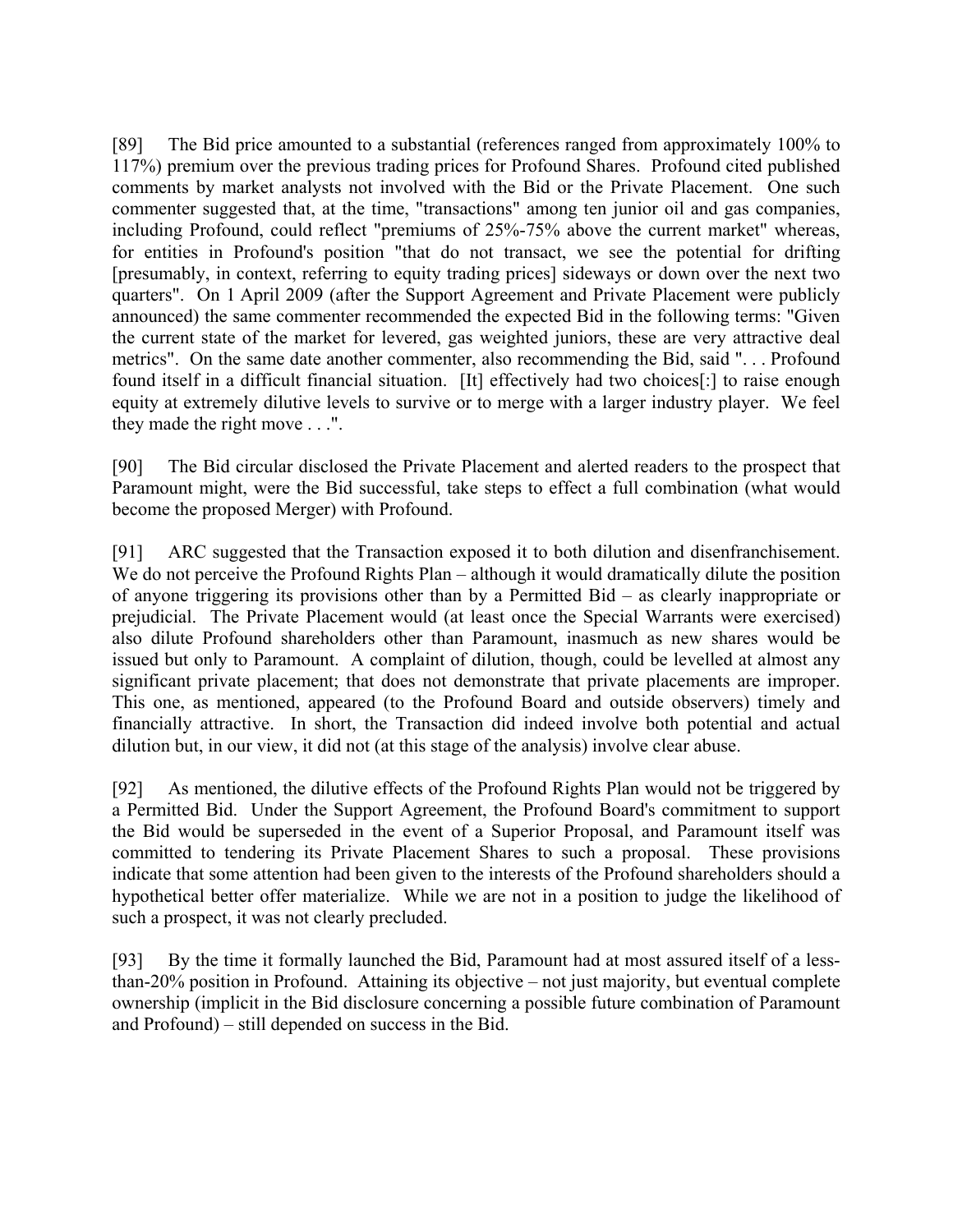### **(c) Events After Launch of the Bid**

[94] Although Paramount's Bid was initially for 66%% of the Profound Shares, that proportion was never achieved, despite repeated Bid extensions. On 17 June 2009 Paramount reduced the "minimum tender" percentage to just over 50% (a level already achieved). On 30 June 2009 Paramount took up (or had acquired through permitted secondary-market purchases) a total of approximately 59.4% of the Profound Shares. This 59% gave Paramount majority ownership of Profound, but not enough to compel a full merger (requiring 66⅔% approval).

[95] This 59% was, however, sufficient to give Paramount the option of unwinding the Private Placement by redeeming its Special Warrants. Paramount did not do so. Instead, it exercised the Special Warrants and thereby acquired an additional block of Profound Shares sufficient, when added to those acquired under the Bid or in permitted purchases, to put Paramount comfortably over the 66⅔% threshold.

# **(d) Consideration of Motive**

[96] ARC would have us view the Private Placement as merely a tactical tool. Paramount and Profound would prefer that we view the Private Placement as merely a financing, wholly legitimate and not now to be revisited. Staff contended that it was a hybrid or combination of the two. The undisputed fact that, given the outcome of the Bid, Paramount would not be able to ensure the required 66⅔% approval of the Merger at the Special Meeting without voting its Private Placement Shares does not determine this question. The appropriate characterization – and, with it, possibly the determination of whether there is an abuse warranting intervention – in our view requires us also to inquire into the thinking of the parties (Paramount in particular). Although we do not have direct evidence on such thinking, reasonable inferences can be drawn from the facts, the timing and the sequence of events.

[97] It is apparent to us that, from its first approach to Profound, Paramount at least contemplated seeking full ownership of Profound. We believe that this was and remained an ultimate objective throughout the negotiation of the Transaction and the conduct of the Bid.

[98] We do not doubt that, when the idea of the Private Placement was first broached, Paramount already had in mind the potential ultimate utility of a block of Profound Shares (and their votes) should events reach the stage at which a Merger became a tangible prospect. We believe that Paramount even anticipated that, were that prospect to arise, success would require support from 66%% of those voting. These considerations were, in our view, factors in Paramount's determination to agree to the Private Placement, as large a transaction as could be effected without triggering (under take-over bid rules) the obligation to offer the same deal to existing Profound shareholders, and on terms seemingly favourable to Profound (the price and the commitment to complete it even were the Bid to fail). We therefore conclude that the Private Placement was, at least in part, a tactical tool designed to assist Paramount (if needed or desired) in acquiring all of Profound.

[99] At some point Paramount obviously foresaw that it would have difficulty obtaining 66⅔% of the Profound Shares through the Bid. Crossing that threshold (and thereby ensuring that it could later gain full ownership of Profound) would likely require two things: (i) changing the terms of the Bid by reducing the minimum tender level (otherwise the Bid would fail); and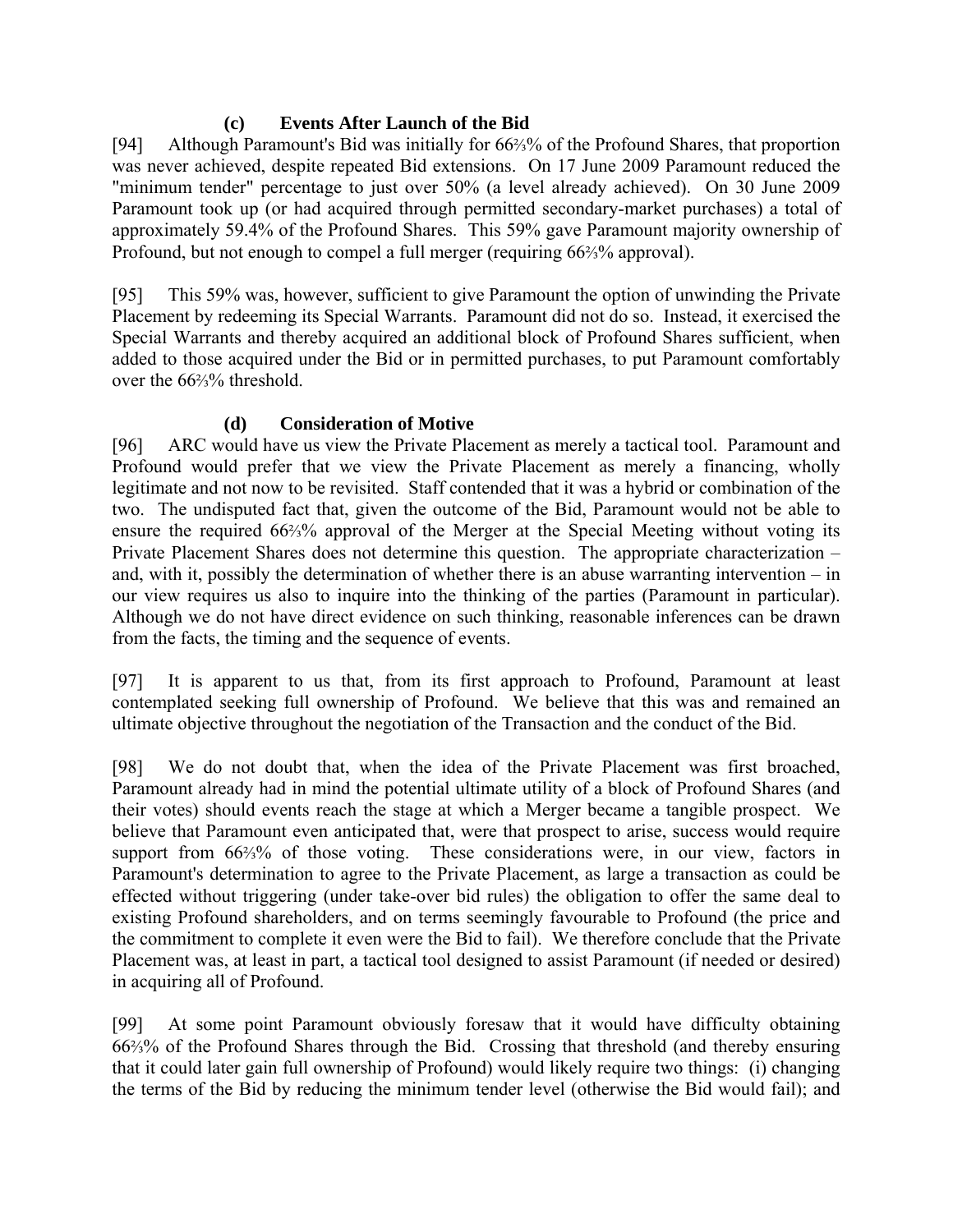(ii) declining the opportunity (which would be delivered by a 50.1% Bid take-up) to unwind the Private Placement. This, of course, is exactly what Paramount did. We conclude that, in so doing, Paramount had in mind the voting level that would later be required for approval of what would become the Merger. As such, Paramount used the Private Placement as the tactical tool that, we concluded above, was at least part of its purpose.

[100] However, we do not view the Private Placement as solely a tactical acquisition tool. We think that Staff were correct in characterizing the Private Placement as something of a hybrid. Paramount made a financial commitment and Profound obtained a high degree of financing certainty (specifically, that Profound would receive the subscription money were Paramount not to obtain 50.1% of the Profound Shares under the Bid). The money was indeed paid to Profound, and used. This was a real financing, not a sham.

[101] Moreover, it was a financing of some apparent benefit not only to Profound and, by extension, its shareholders (ARC among them) – as a new source of funding, well-timed and seemingly attractively-priced in the circumstances – but also to Paramount itself, to the extent that it offered a lifeline to its intended target while the overall acquisition plan progressed. Although not put to a shareholder vote (none being required), the financing was approved by the Profound Board, which under corporate law bore responsibility to Profound and all its shareholders. In our view, based on the information provided to us, it appears that the directors on the Profound Board fulfilled that responsibility; we are inclined to wonder where Profound would be today without the financial injection delivered by the Private Placement.

[102] We do not consider that the Private Placement can be said, at the time it was negotiated, to have assured Paramount of success in obtaining full ownership of Profound. Neither alone nor as a constituent of the Transaction did the Private Placement, in our view, inevitably preclude ARC or anyone else from coming forward with a more enticing deal. Although failure in the Bid would leave Paramount on the hook for the Private Placement, the converse was not true: the Private Placement could not guarantee (and, as was seen, it did not deliver) Paramount success in the Bid.

#### **(e) No Deceit**

[103] We do not consider that Profound shareholders were deceived. With sufficient attention to publicly-disclosed information – and with the awareness that bidders can and sometimes do amend the terms of their take-over bids – a Profound shareholder could have come to a reasonable understanding that Paramount had (through the Private Placement) boosted its chances of achieving ultimate full ownership of Profound. Once the Bid tender threshold was lowered – to below the level already announced as achieved – the present circumstance was foreseeable, even highly probable. We do not believe that the current situation could reasonably have come as a surprise to any interested observer carefully reading the public disclosure and following the Transaction.

[104] We do not discern an abuse grounded in deception or failure to inform.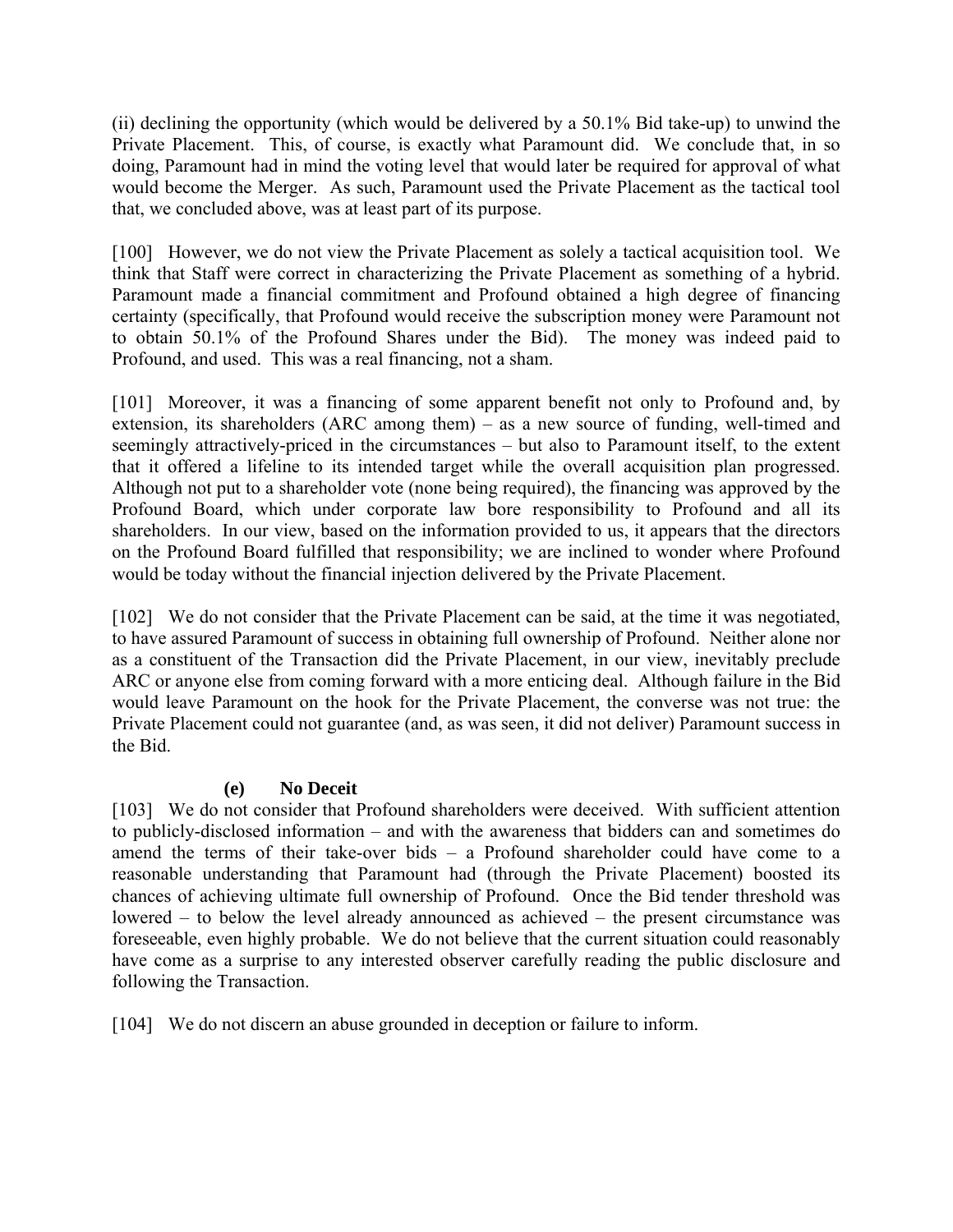#### **(f) Profound Shareholders Had Multiple Options**

[105] Information alone is of little avail without an opportunity to act on it. In our view, Profound shareholders (ARC among them) did, and do, have multiple opportunities to act in response to the Transaction. We observe that each step in the Transaction appears to have been conducted in accordance with a framework of laws under which ARC and other shareholders had (or have) options – to vote, sell or tender their Profound Shares to the same extent as every other holder – and are protected by fiduciary obligations of the Profound Board or given avenues to challenge decisions or outcomes. Not every opportunity involved a vote, but we are satisfied that the now-minority Profound shareholders were not held captive or left helpless as the Transaction proceeded.

[106] For example, from the outset Profound shareholders had (and presumably retain today) the option of simply selling Profound Shares into the secondary market (the TSX). (ARC, in differentiating a Private Placement from, for example, the "toe-hold" share position that a prospective acquirer is allowed to purchase in the secondary market, seemed to suggest that the toe-hold is justified precisely because it involves a selling decision by an existing shareholder.)

[107] Once it was publicly known that the Bid would be forthcoming, and after it was launched, Profound shareholders had the opportunity to decide whether to tender to the Bid. Various Bid adjustments (extensions and the changed minimum tender level) provided opportunities to reconsider that decision.

[108] Throughout, Profound shareholders who chose not to sell or tender their Profound Shares may have made that decision (in context, even passivity – which we do not attribute to ARC – amounts to a decision) based on their assessments of the chances that the Bid would fail entirely or that its terms would be enhanced, that their company could operate well as a controlled public company with a significant minority shareholder, that the terms of the Merger would be more attractive than the Bid, or that an exercise of dissent rights would be beneficial.

[109] Shareholders have other rights. Those who believe they have been treated unfairly or oppressively by their company or its directors (for example, in connection with a share issuance) may have a cause of action for monetary recompense under corporate law or otherwise. As has been seen, the TSX had a decision-making role in respect of the Private Placement; there was an avenue to challenge its decision, namely an appeal. Securities laws and corporate law both recognize that business combinations may affect different shareholders differently, and provide certain protections for the benefit of those thought potentially more vulnerable. This accounts for the ABCA requirement that a transaction like the Merger can go forward only if approved by a special or super majority of shareholders (66⅔%). The law also expressly provides for "goingprivate" transactions (or, as they are sometimes more evocatively described, "squeeze-outs"); while these can offer business efficiencies, their undeniably coercive aspect is recognized in mechanisms for dissenting shareholders to obtain fair-value recompense.

[110] ARC, citing authority in support, claimed that the dissent right, in particular, is inadequate. That was not fully argued before us and we make no such determination. In any event, the issue is not whether the existing law and available mechanisms are ideal but rather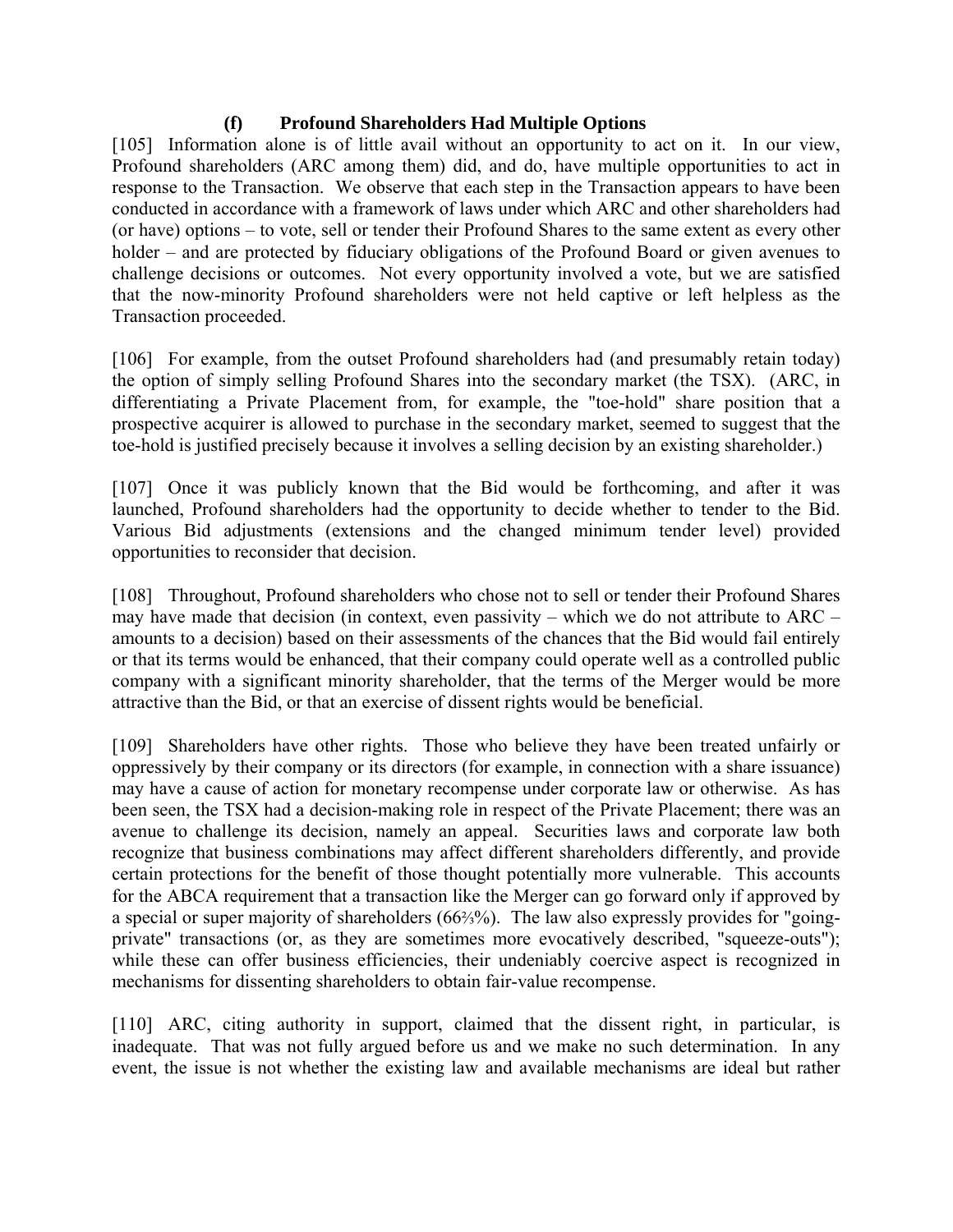whether the circumstances here amount to something (as the OSC put it in *Canadian Tire*) beyond even unfairness – namely, a clear abuse.

[111] It appears to us that ARC and its fellow minority Profound shareholders made a series of decisions. They chose to retain their Profound Shares. They apparently have not, thus far, chosen to pursue avenues of recourse (if merited) against Profound or the Profound Board. Even now, facing the prospect of being outvoted on the Merger and consequently being forced out of Profound, there remains open to them a legal avenue of dissent and recompense. They had, and have, options. Their present situation and eventual outcome may not be to ARC's satisfaction, but that falls short of a demonstration that ARC or other minority Profound shareholders have been the subject of abuse.

[112] Indeed, given ARC's and Paramount's apparent business sophistication and their access to able advisors, it is difficult to discard the suspicion that what has happened here is the result of these two well-informed business players having engaged in a determined business battle to achieve their preferred, but different, aims. Business hardball, played legally, does not in and of itself amount to abuse.

#### **(g) Conclusion on Abuse**

[113] We have sympathy for ARC's concerns. Obviously, were the Private Placement Shares not to be voted, ARC's position vis-à-vis Paramount would be much stronger: ARC and its fellow minority Profound shareholders might then have greater hopes of obtaining from Paramount a financially more attractive inducement to exit the company.

[114] Although we identified merits in the Private Placement, we do not consider its use as seen here to have been ideal. We think that some of the conceptual simplicity of the take-over bid regime can be lost when a private placement is inserted. Unhappiness on the part of remaining minority shareholders may result, as it did here.

[115] However, our understanding of, and sympathy for, ARC's position falls short of a determination that this is a clear case of abuse warranting our direct intervention. For the reasons given, we conclude that there is not compelling evidence of an abuse of ARC or other Profound shareholders, or of the integrity of the capital market, warranting the exercise of our public interest jurisdiction to bar Paramount from voting its Private Placement Shares in favour of the Merger. Moreover, we believe that the relief sought by ARC could – by depriving Paramount of an existing right legally acquired – itself be detrimental to investors or capital market integrity. The relief sought is not warranted in the public interest in this case.

#### **(h) Policy Response Not Precluded**

[116] Having concluded that this is not a clear case of an abuse warranting the exercise of our public interest jurisdiction, we consider that ARC has raised issues worthy of analysis and debate. Private placements of voting securities negotiated in such circumstances may come under deserved scrutiny. Depending on all the circumstances, a future effort to follow Paramount's approach might encounter not just serious challenge, but possibly also a different outcome.